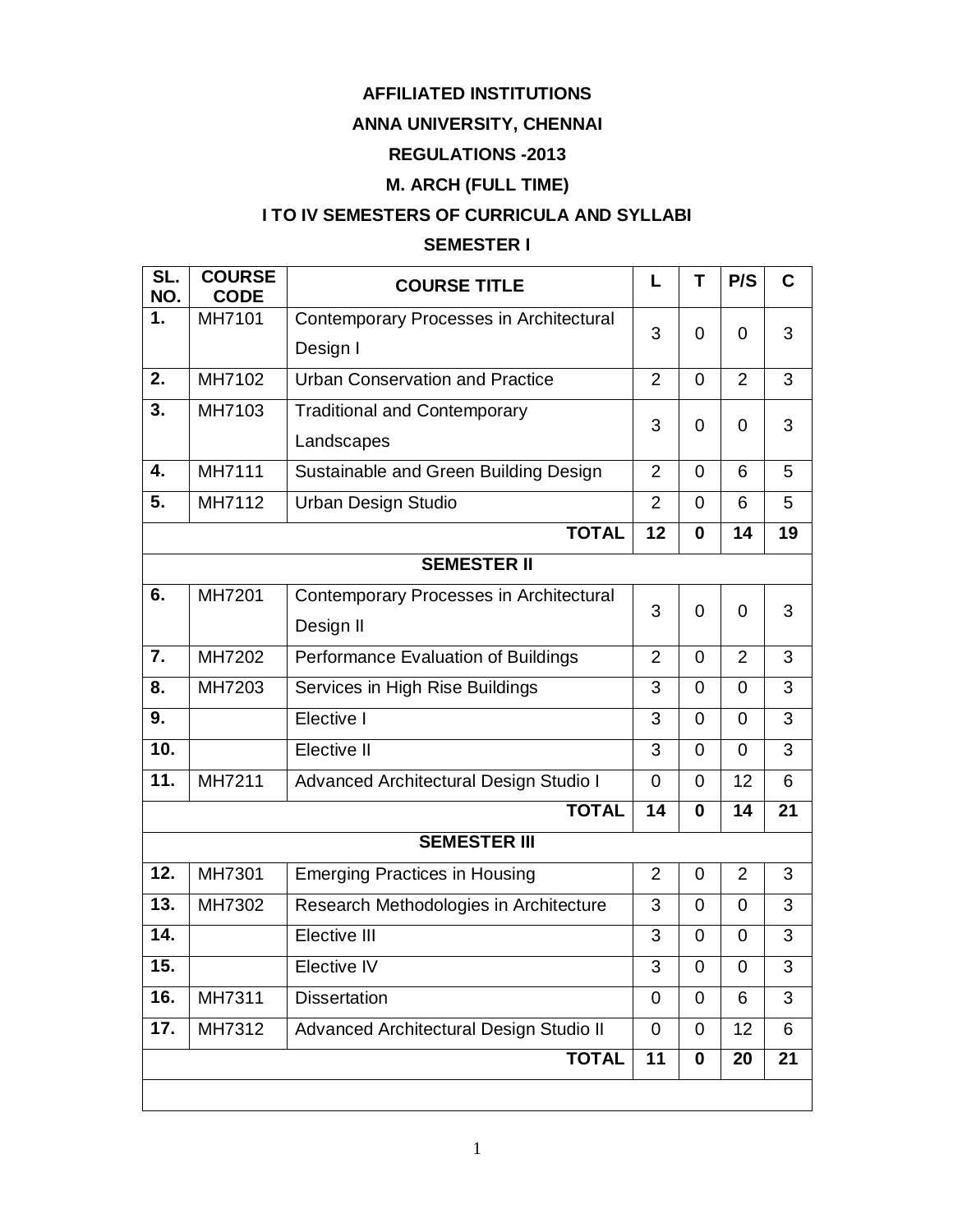| <b>SEMESTER IV</b>                                       |        |                                      |   |   |    |    |
|----------------------------------------------------------|--------|--------------------------------------|---|---|----|----|
| 18.                                                      | MH7401 | <b>Building Information Modeling</b> | O |   | 6  | 3  |
| 19.                                                      | MH7411 | Thesis                               | 0 |   | 22 | 11 |
|                                                          |        | <b>TOTAL</b>                         | 0 | 0 | 28 | 14 |
| Total no of credits required for the award of the degree |        |                                      |   |   |    | 75 |

### **LIST OF ELECTIVES**

| SL.<br>NO.                                                                 | <b>COURSE</b><br><b>CODE</b> | <b>COURSE TITLE</b>                                                 |          | т        | P/S            | С |  |  |
|----------------------------------------------------------------------------|------------------------------|---------------------------------------------------------------------|----------|----------|----------------|---|--|--|
|                                                                            | Elective I, II               |                                                                     |          |          |                |   |  |  |
| 20.                                                                        | MH7001                       | <b>Building Management and Control</b><br><b>Systems</b>            | 3        | $\Omega$ | $\Omega$       | 3 |  |  |
| 21.                                                                        | MH7002                       | Appropriate Technologies and Sustainable<br>Construction            | 3        | 0        | $\Omega$       | 3 |  |  |
| 22.                                                                        | MH7003                       | <b>Architecture and Critical Theory</b>                             | 3        | 0        | $\Omega$       | 3 |  |  |
| 23.                                                                        | MH7004                       | GIS Modeling in Urban Planning                                      | 3        | 0        | $\Omega$       | 3 |  |  |
| 24.                                                                        | MH7005                       | Anthropology and Architecture                                       | 3        | 0        | 0              | 3 |  |  |
|                                                                            |                              |                                                                     |          |          |                |   |  |  |
|                                                                            |                              | Elective III, IV                                                    |          |          |                |   |  |  |
| 25.                                                                        | MH7006                       | <b>Material Conservation</b>                                        | 3        | $\Omega$ | $\overline{0}$ | 3 |  |  |
| 26.                                                                        | MH7007                       | Landscape Ecology and Planning                                      | 3        | $\Omega$ | $\Omega$       | 3 |  |  |
| 27.                                                                        | <b>MH7008</b>                | Sustainability and Energy Conservation in<br>Landscape Architecture | 3        | $\Omega$ | 0              | 3 |  |  |
| 28.                                                                        | MH7009                       | Urban Landscape Design                                              | 3        | $\Omega$ | $\overline{0}$ | 3 |  |  |
| 29.                                                                        | MH7010                       | Web Design and Portfolio Production                                 | $\Omega$ | 0        | 6              | 3 |  |  |
| P- Practical / S- Studio<br>L- Lecture<br>T- Tutorial<br><b>C- Credits</b> |                              |                                                                     |          |          |                |   |  |  |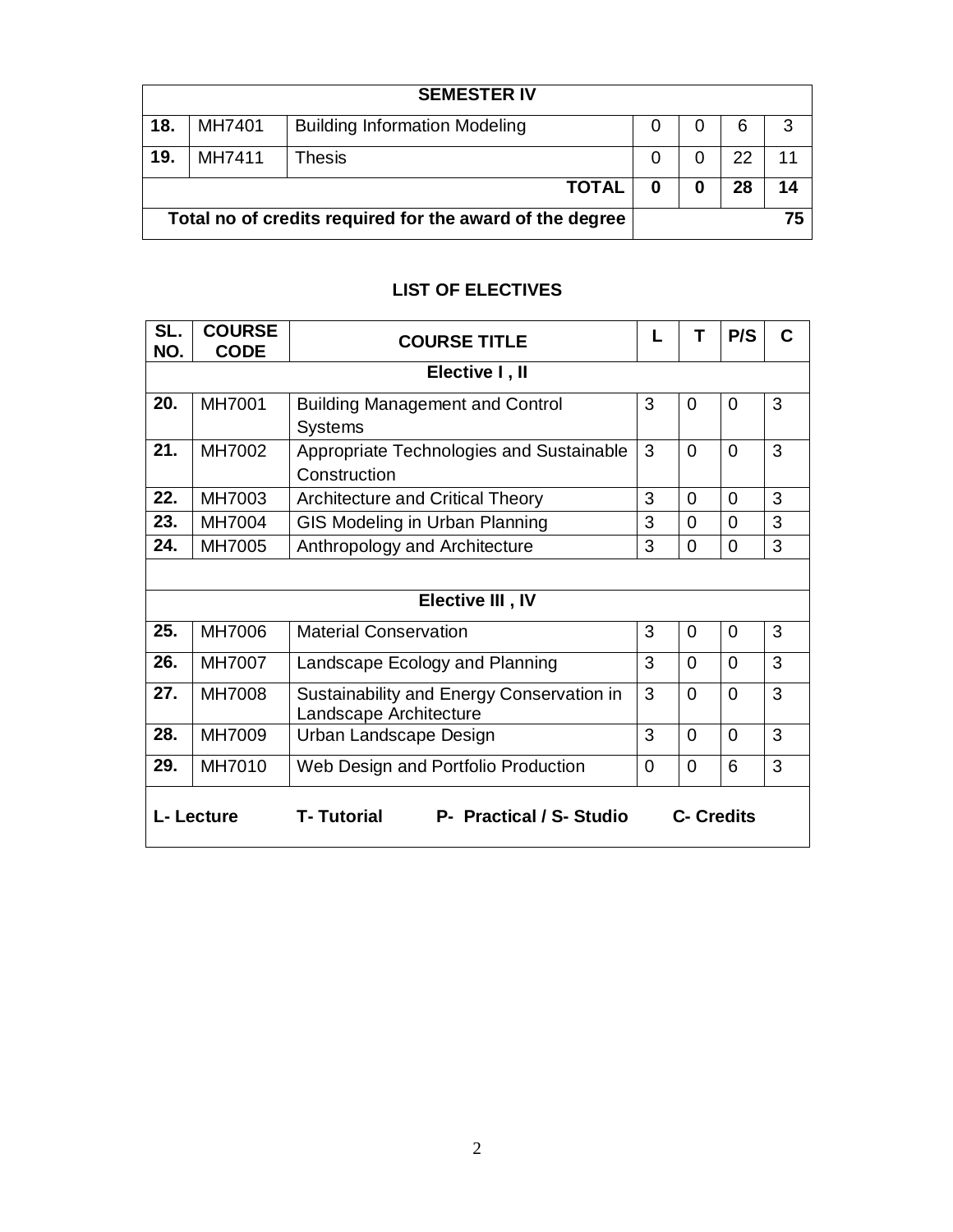#### **MH7101 CONTEMPORARY PROCESSES IN ARCHITECTURE DESIGN I L T P/S C**

#### **OBJECTIVES:**

- To investigate the contemporary theories of media and their influence on the perception of space and architecture.
- To provide an overview of various contemporary design processes and its relation to computation.

#### **UNIT I INTRODUCTION 6**

Investigation of contemporary theories of media and their influence on the perception of space and architecture. Technology and Art – Technology and Architecture – Technology as Rhetoric – Digital Technology and Architecture

#### **UNIT II ASPECT OF DIGITAL ARCHITECTURE 9**

Aspects of Digital Architecture – Design and Computation – Difference between Digital Process and Non-Digital Process – Architecture and Cyber Space – Qualities of the new space – Issues of Aesthetics and Authorship of Design – Increased Automatism and its influence on Architectural Form and Space

#### **UNIT III CONTEMPORARY PROCESS 12**

Overview of various Contemporary design process and it relation to computation: Diagrams – Diagrammatic Reasoning – Diagrams and Design Process – Animation and Design – Digital Hybrid Design Protocols – Concept of Emergence - Introduction to Cellular Automata and Architectural applications – Genetic algorithms and Design Computation

#### **UNIT IV GEOMETRIES AND SURFACES 12**

Fractal Geometry and their properties – Architectural applications - Works of Zvi Hecker–- Shape Grammar - Shapes, rules and Label - Shape Grammar as analytical and synthetic tools-Combining Shape grammar and Genetic algorithm to optimize architectural solutions - Hyper Surface– Introduction to Hyper surface and concepts of Liquid architecture.

#### **UNIT V CASE STUDIES 6**

Case studies- Study, understanding and analysis of known examples at the national and international levels which demonstrates the contemporary theories of media and their influence on the perception of space and architecture, contemporary design processes and its relation to computation.

#### **OUTCOMES:**

- Understanding of the effect of contemporary theories of media on contemporary architectural design.
- Understanding of various contemporary design process and their relation to computation

#### **REFERENCES:**

- 1. Peter Eisenmann, Diagram: An Original Scene of Writing, Diagram Diaries
- 2. MOVE, UN Studio
- 3. Grey Lynn, The Folded, The Pliant and The Supple, Animate form
- 4. Contemporary Techniques in Architecture, Halsted Press, 2002
- 5. Ali Rahim, Contemporary Process in Architecture, John Wiley & Sons, 2000
- 6. Walter Benjamin, Practices of Art in the Age of Mechanical Reproduction Colin press, 1977
- 7. Work of Architecture in the Age of Mechanical Reproduction, Differences MIT press, 1997.
- 8. William J Mitchell, the Logic of Architecture: Design, Computation and Cognition. MIT Press, Cambridge, 1995
- 9. Marcos Novak, invisible Architecture: An Installation for the Greek Pavilion, Venice Biennale, 2000.

**TOTAL:45 PERIODS**

**3** 0 0 3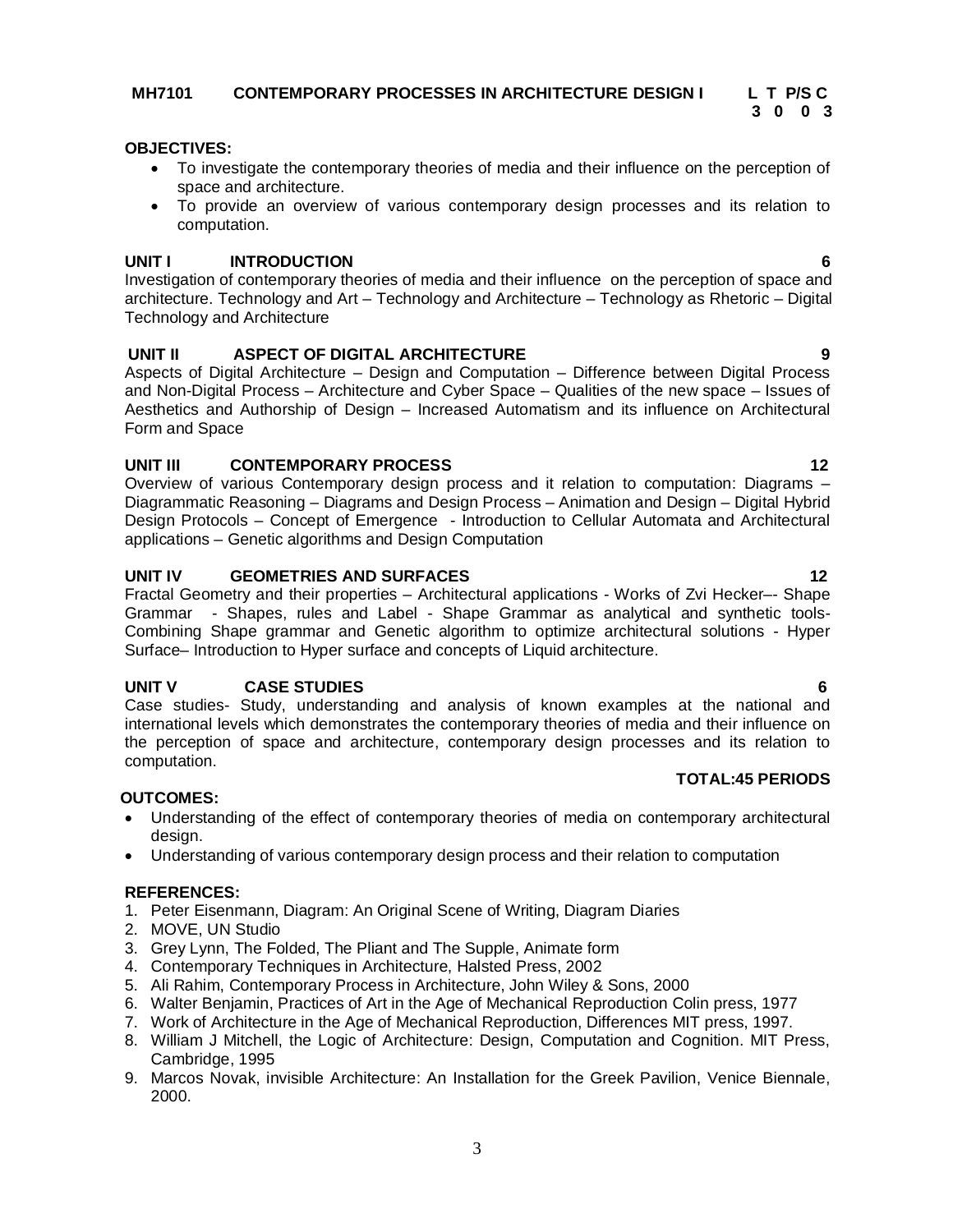#### **OBJECTIVES:**

- To introduce to the students the idea of conservation as enhancing quality of life, as effective planning strategy, as means of particularization of place and as a way to address issues of memory and identity.
- To introduce the students to issues and practices of urban conservation at various levels and scales.
- To give an overview of current status of conservation in India.

#### **UNIT I INTRODUCTION TO CONSERVATION 15**

Understanding Heritage. Types of Heritage. Heritage conservation – Need, Debate and purpose. Defining Conservation, Preservation and Adaptive reuse. Distinction between Architectural and Urban Conservation. International agencies like ICCROM, UNESCO AND their role in Conservation.

#### **UNIT II CONSERVATION IN INDIA 15**

Museum conservation – monument conservation and the role of Archeological Survey of India – role of INTACH – Central and state government policies and legislations – inventories and projects – select case studies – craft Issues of conservation –conservation project management.

#### **UNIT III** CONSERVATION PRACTICE 15

Listing of monuments – documentation of historic structures – assessing architectural character – historic report – guidelines for preservation, rehabilitation and adaptive re-use of historic structures – seismic retrofit and disabled access /services additions to historic buildings – heritage site management.

#### **UNIT IV URBAN CONSERVATION 15**

Over view of urban history of India and Tamil Nadu – understanding the character and issues of historic cities – select case studies of sites like Thanjavur, Kumbakonam, Kanchipuram, Chettinad – historic districts and heritage precincts.

#### **UNIT V CONSERVATION AND URBAN PLANNING 15**

Norms for conservation of heritage buildings and sites as part of Development Regulations - Conservation as a planning tool – financial incentives and planning tools such as TDR, (transferable development right) – Urban conservation and heritage tourism.

#### **TOTAL :60 PERIODS**

#### **OUTCOMES:**

- The students would gain an understanding of the need and benefits of urban conservation.
- The students would be sensitised as well as informed to carry forth this understanding in the realm of practice/ research.

- 1. Donald Appleyard, The Conservation of European Cities, M.I.T. Press, Massachusetts.
- 2. James M. Fitch, Historic Preservation: Curatorial Management of the Built World by University Press of Virginia; Reprint edition (April 1, 1990)
- 3. A Richer Heritage: Historic Preservation in the Twenty First Century by Robert E. Stipe.
- 4. Conservation Manual, Bernard Fielden
- 5. Bernard Feilden, Conservation of Historic Buildings,  $2^{nd}$  Edition, Butterworth, 1994.
- 6. B.K. Singh, State and Culture, Oxford, New Delhi.
- 7. A.G.K. Memon ed. Conservation of Immovable Sites, INTACH Publication, N.Delhi Seminar Issue on Urban Conservation.
- 8. Christropher Brereton, The repair of Historic Buildings. Advice on principles and methods; English Heritage 1991.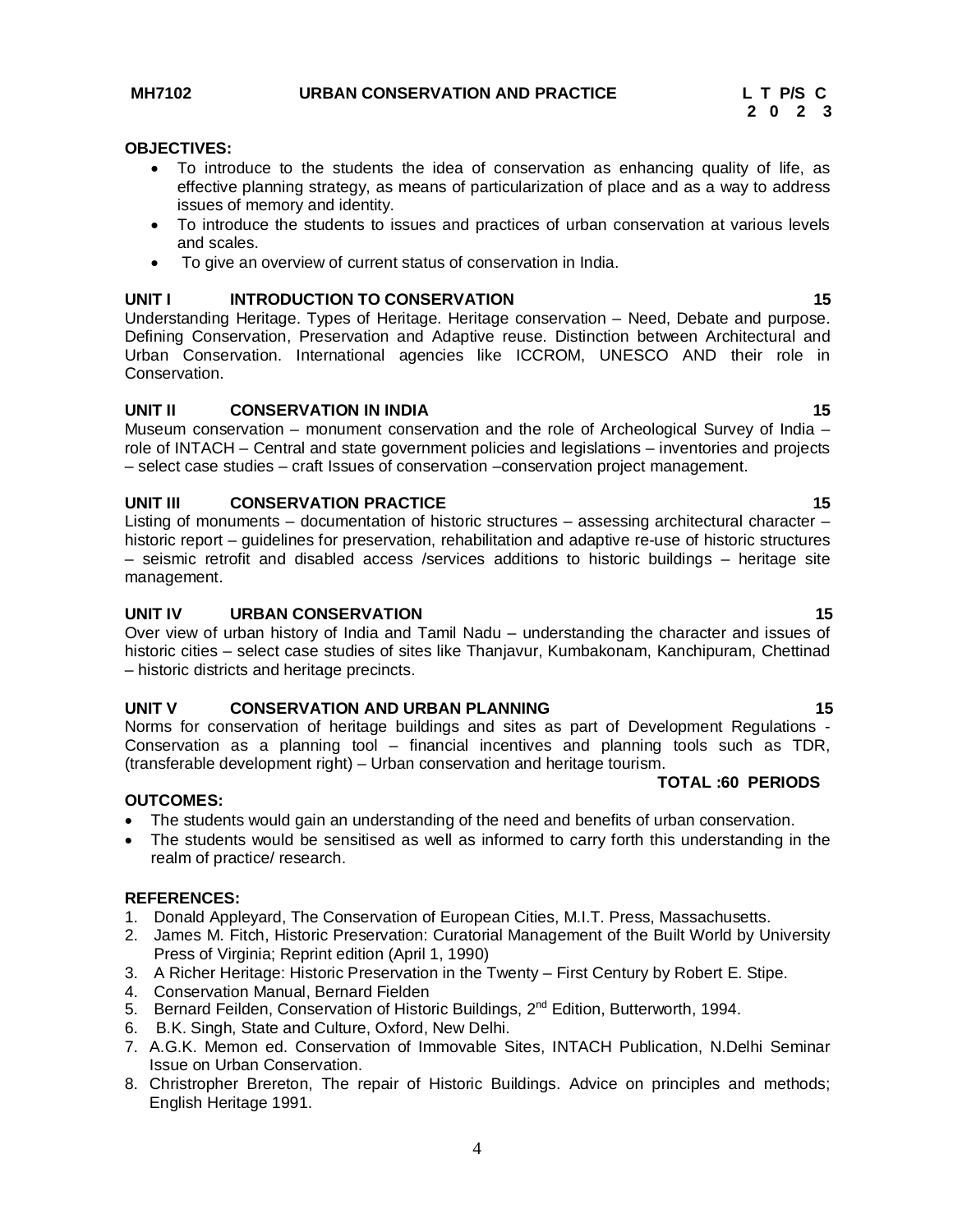#### **OBJECTIVES:**

- To study the social and cultural influences on traditional landscapes through analysis of form and space, siting principles of each period with examples.
- To study contemporary landscape and the manifestation in the western and Indian context.

#### **UNIT I EASTERN TRADITIONS AND ISLAMIC LANDSCAPES 15**

Early traditions and beliefs about landscape and environment in east. Ancient Indian traditions – Vedic, Jainism, Buddhism and later Hindu movements. Symbolic meanings and sacred value of natural landscapes.

Transfer of concepts through Buddhism to China –Chinese landscape development – gardens of China – Pre Buddhist Japanese landscapes – impact of China on Japanese gardens – Japanese gardens.

Nomadic culture of central Asia – advent of Islam – concept of Paradise as a garden – spread of Islamic traditions to the West and East. Eastern expression of Islam – Samarkhand and Mughul India – Tomb and pleasure garden – Moghul concepts of site planning. Western expression of Islam – Spain Alhambra and General life, Granada.

#### **UNIT II RENNAISSANCE AND THE EVOLUTION OF NEW THOUGHTS 6**

Development of the enclosed garden in the Middle ages. Renaissance – Italy, France and England, Romanticism. Influences and linkages across cultures. Study of the western landscapes till the nineteenth century.

#### **UNIT III THE EVOLUTION OF THE MODERN LANDSCAPE 15**

Industrialization and urbanization – impacts and development of the concept of public open spaces, open space development in new towns, parks movement.

Open space development and its urban design and planning context, Early industrial towns and the garden city movement. Public park as a major component of urban landscape, the works of F.L.Ohmstead, and other pioneers. Open space development and Close conceptual relationship between Town planning, urban design and landscape architecture. Examples.

#### **UNIT IV THE MODERN MOVEMENT, CONTEMPORARY CONCEPTS AND CONCERNS 9**

Changing concepts of space and the relationship of architecture to landscape. Study of selected works of modern architects and landscape architects. Postwar development in Europe. The influence of Ian Mcharg on Landscape architecture. The works of Jellicoe, Burle Marx and others.

Concept of sustainable landscape development, Cultural landscapes their definition, identification, characteristics, policies, Artistic sensibility in landscape architecture and land art, New development in urban Landscape design.

#### **UNIT V INDIAN CONTEXT 6**

Issues in contemporary India, Analysis and understanding of philosophies of contemporary landscape works in India, case studies.

#### **TOTAL : 45 PERIODS**

#### **OUTCOMES:**

- Relationship between culture and Landscape design.
- Perception of open spaces in different cultures.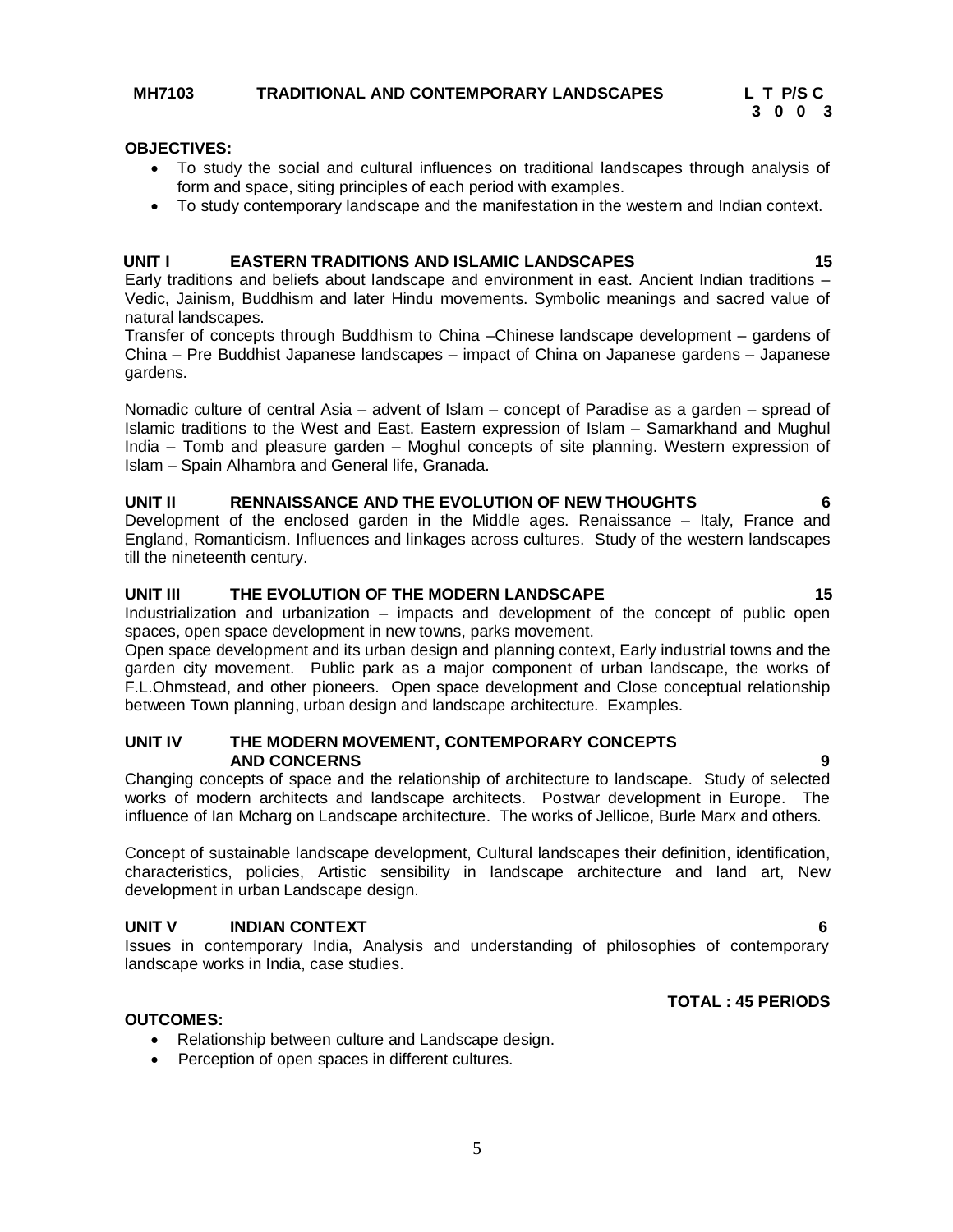#### **REFERENCES :**

- 1. Geoffrey and Susan Jellico, The landscape of Man, Thames & Hudson Publication, 1995
- 2. Robert Holden, New landscape Design, Lawrence king publishing, UK, 2003
- 3. Penelope Hill, Contemporary history of garden design, Birkhauser publishers, 2004
- 4. Elizabeth Barlow Rogers, Landscape Design A Cultural &Architectural History, Hary & Abram inc. publishers, 2001.
- 5. Phillip Pregill & Nancy Volkman, Landscapes in History, Van Nostrand publishers, 1993.
- 6. Jonas Lehrman, Earthly Paradise- Garden and courtyard in Islam, Thames and Hudson,1980.
- 7. G.B.Tobey, A history of American Landscape architecture, American elsevier Publishing Co.,NY, 1973.
- 8. Pieluigi Nicholin, Francesco Repishti, Dictionary of today's landscape designers, Skira Editores P.A, 2003.

#### **MH7111 SUSTAINABLE AND GREEN BUILDING DESIGN L T P/S C**

#### **OBJECTIVES:**

 To sensitize the students to the various aspects of sustainable and green building design in the context of global warming and climate change

 **2 0 6 5**

- To study the building material for its impact on environment.
- To expose the students to green rated buildings.

#### **UNIT I INTRODUCTION 15**

Attitudes to architecture: a historical perspective- General premises and strategies for sustainable and green design- objectives and basis- Eco-mimicry as a design tool based on ecosystem analogy- theoretical basis for a sustainable and eco friendly design.

#### **UNIT II ECO HOUSE 30**

The form of the house: the building as an analogy- design from first principles: conserving energy; working with climate: passive solar design; minimizing new resources; respect for users; respect for site and holism- photovoltaics and solar hot water systems; water usage; small scale wind systems and hydro power; Case studies- Studio project on design of eco houses: context specific.

#### **UNIT III ENVIRONMENTAL IMPACT OF BUILDING MATERIALS 15**

Measuring the impact of building materials- calculating embodied energy- recycling and embodied energy- processing and embodied energy- time and embodied energy- embodied energy of different building materials- low energy building and masonry materials- life cycle analysis- Case studies and analysis.

#### **UNIT IV GREEN CONSTRUCTION AND ENVIRONMENTAL QUALITY 15**

Sustainable architecture and Green Building: definition- Green building Evaluation Systems; LEED Certification; Green Globe Certification; Case studies which look at the environmental approachrenewable energy- controlling the water cycle- impact of materials on the environment – optimizing construction- site management- environmental management of buildings.

#### **UNIT V SUSTAINABLE AND GREEN BUILDING DESIGN STUDIO 30**

This studio will explore collaborative learning to explore, investigate and apply various parameters of sustainability for design development of projected building/ urban scenarios

#### **TOTAL: 120 PERIODS**

#### **OUTCOMES:**

- An understanding on sustainability
- Knowledge on renewable energy and energy conservation through material usage.
- A through understanding on designing green buildings.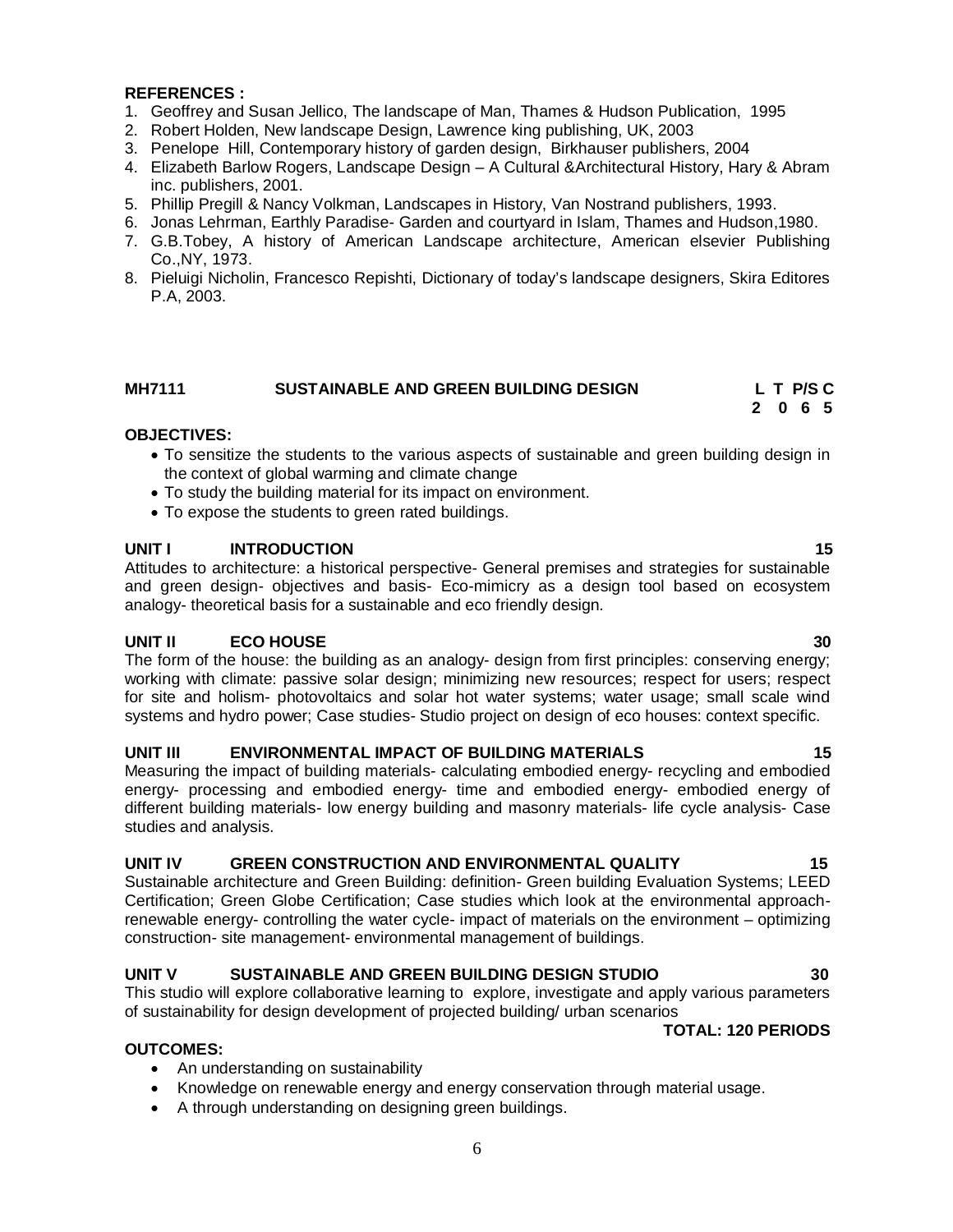#### **REFERENCES:**

- 1. Ken Yeang; Eco design A Manual for Ecological design, Wiley- Academy; 2006
- 2. Sue Roaf et all; Ecohouse: A design Guide; Elsevier Architectural Press; 2007
- 3. Thomas E Glavinich; Green Building Construction; Wiley; 2008
- 4. Brenda and Robert Vale; Green Architecture- Design for a Sustainable Future; Thames and Hudson; 1996.
- 5. Daniel Vallero and Chris Brasier; Sustainable Design- The science of sustainability and Green Engineering; Wiley; 2008

#### **MH7112 URBAN DESIGN STUDIO L T P/S C**

#### **2 0 6 5 OBJECTIVES:**

- To introduce and identify the issues/ aspects of contemporary urban form through study of history of urbanism, contemporary urban theories, urbanism and urban design precedents.
- To intervene through design, addressing the effects of some of these aspects/ issues

### **UNIT I INTRODUCTION 25**

Introduction to origin and evolution of cities and urbanism- historic review of the development of the urban design discipline and principles- introduction to various issues and aspects that impinge on the urban condition today such as globalisation, digital revolution, contemporary processes, sustainability, splintering urbanism through changes in information and communication networks and transportation.

#### **UNIT II READING THE URBAN FABRIC 20**

Introduction to different ways of reading of the urban fabric- ways of interpreting the city such as type, phenomenology, etc.,- tools of mapping

#### **UNIT III SUSTAINABLE DEVELOPMENT 25**

Sustainable development– Sustainable Cities Program - Revitalization of brown field sites- Transit Metropolis- Case Studies

#### **UNIT IV RESTRUCTURING THE CITY 20**

Contemporary Processes in Urban Design- Place making in the Digital Age – reconfiguring public realm – Urbanisation and Excursions on density

#### **UNIT V APPLICATION OF DIGITAL TECHNIQUES IN URBAN DESIGN 30**

Depiction of Urban Spaces in Digital Media - Role of Digital Media in Reconfiguring Urban Space – Case studies – Application of Geographic Information Systems, diagramming and 3D Modeling tools in Urban Design - Digital Media as a facilitator for participatory, sustainable urban design.

#### **OUTCOMES:**

- The students would become aware of the determinants of contemporary urban form and ways to understand their effects.
- The students would learn to address issues of contemporary urban form through planning and design using appropriate tools.

#### **REFERENCES :**

- 1. Crigore Birdea (ed.), Virtual Reality Technology. Wiley and Sons, New York, 1994
- 2. William J. Mitchell, City of Bits: Space, Place and the infobahn, MIT Press, 1996
- 3. Charles Correa, Housing and Urbanisation, Thames and Hudson, 1999
- 4. Neil leach, Designing for the digital world, John Wiley and Sons, 2002
- 5. Edmond Bacon, Design of Cities, Penguin 1967
- 6. Christian Norberg Schulz- Towards a Phenomenology of Architecture, Rizzoli New York, 1980
- 7. Donald Appleyard, Kevin Lynch, John R. Myer, The View from the Road, MIT Press 1965
- 8. Benjamin Woolley, Virtual Worlds. Penguin Books, 19931994
- 9. Peter Calthorpe, The Next American Metropolis, Princeton Architectural Press, 1993
- 10. Thomas A, Horan, Digital Places: Building our city of bits, Urban Land Institute, 2000

 **TOTAL:120 PERIODS**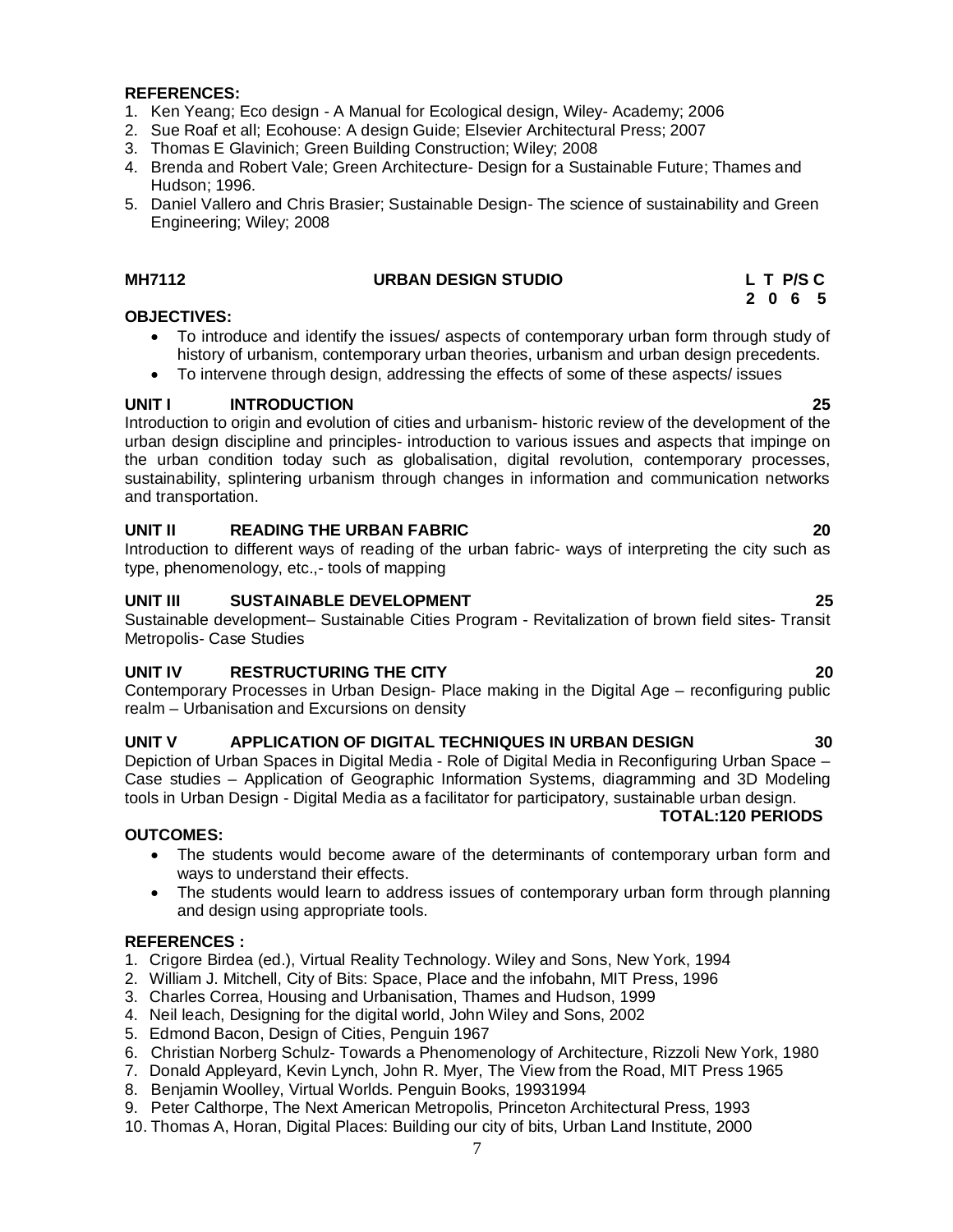#### **MH7201 CONTEMPORARY PROCESSES IN ARCHITECTURAL DESIGN II L T P/S C**

**3 0 0 3 3 0 0 3** 

#### **OBJECTIVES:**

- To provide an overview of various contemporary architects in terms of their works, design philosophies and processes.
- To investigate the effect of various digital technologies on architecture in the real and virtual realms

#### **UNIT I QUALITIES OF VIRTUAL ARCHITECTURE 9**

Discussing the differences between the real and virtual space. Virtual space as the potential space. Qualities of the new space: Disconnection of the body, new laws of proximity and increased automatism and its influence on architectural form and space

#### **UNIT II MEDIA AND ARCHITECTURE 9**

Visions unfolding/ Media Architecture as desirable/ Films as a space for virtual architecture

#### **UNIT III ISSUES 9**

Towards new paradigm – A myth or a promise. / Need versus desire/ anxiety of new/ identity and Fashion.

#### **UNIT IV IDEAS AND WORKS OF CONTEMPORARY ARCHITECTS 12**

Ideas and works of contemporary architects - Greg Lynn, Reiser + Umemotto, Lars Spuybroek / NOX Architects, UN studio, Diller Scofidio, Dominique Perrault, Decoi, Marcos Novak, Foreign Office Architects, Asymptote, Herzog and de Meuron, Neil Denari.

#### **UNIT V SEMINAR PRESENTATION** 6

Students presentation on the ideas and works of architects known for process oriented approach to architecture. Topics to be discussed with course faculty prior to presentation.

#### **TOTAL: 45 PERIODS**

#### **OUTCOMES:**

- The student will learn about various design methodologies employed by contemporary architects.
- The student will be acquainted with the use of computation and digital technologies in contemporary architectural design.
- The student will learn to investigate the influence of various media, especially films, on architecture and vice versa.

- 1. L. Convey et. al. Virtual Architecture, Batsford, 1995.
- 2. William J Mitchell, City of bits: Space, Place and the Infobahn. MIT Press, Cambridge, 1995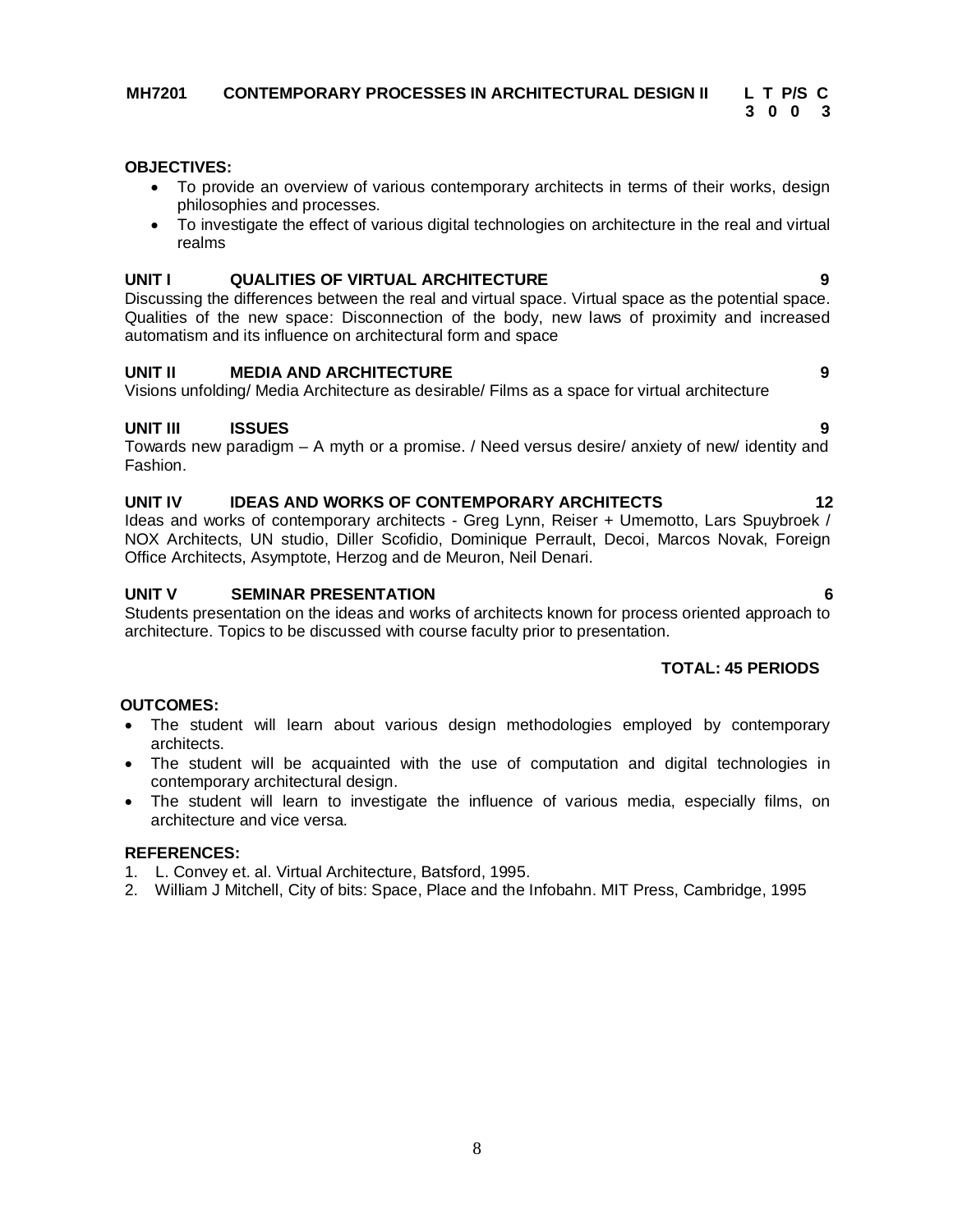#### **MH7202 PERFORMANCE EVALUATION OF BUILDINGS L T P/S C**

#### **OBJECTIVE:**

 To investigate the simulation and audit techniques for assessing the energy performance, environmental response and impact of built form.

#### **UNIT I INTRODUCTION TO BUILDING PERFORMANCE EVALUATION 3**

Emerging role of performance evaluation in building design and master planning- Performance audit and rating systems- GRIHA, LEED IGBC and BREAM – Architectural Computation and performance audit- Introduction to ECOTECT.

#### **UNIT II PRINCIPLES OF SUSTAINABLE DESIGN 12**

E's of sustainability **-** Integrated approach to environmental design – Case studies – Comparative analysis of green rating systems, LEED, BREAM and GRIHA – Cognitive , analytical and simulated modeling and design of buildings. Zero Carbon Footprint Building.

#### **UNIT III ENVIRONMENTAL ASSESSMENT METHODS AND MODELING FOR PASSIVE SYSTEMS.** 12

Modelling and experimental techniques for building assessment/ evaluation and design – Basics of thermal comfort, solar shading/access/ control, day lighting, acoustics air movement etc. – issues and opportunities with current assessment modes/ evaluation tools- Evaluation and assessment based on Building type/ function and program – Building performance with respect to function, program, micro climate, urban planning, envelope design, material – Computer studio and simulation-Mathematical models of heat and mass transfer phenomena through building components: transfer function methods and numerical methods – Models of radiative and convective heat transfer phenomena within buildings

#### **UNIT IV ADVANCE ECOTECT AND ENERGY MODELLING 12**

Integration of ECOTECT with BIM, RAPID ENERGY MODELLING- Modelling and performance simulation of existing buildings – residential-institutional- design of a new residential building with ECOTECT

#### **UNIT V SEMINAR AND CASE STUDY PRESENTATION 6**

Case study presentation of students on performance evaluation of a building identified by them and approved by the course faculty – Seminar on topics approved by the course faculty.

#### **TOTAL: 45 PERIODS**

#### **OUTCOMES:**

- The students will gain knowledge on environmental assessment methods, audit and simulation techniques.
- Will add value to architectural design processes and equip students with energy modeling skills.

- 1. Energy Audit of Building Systems Moneef Krarti (Ph.D) CRC Press 2000
- 2. Clarke, J.A., "Energy simulation in building design", Adam Hilger Ltd, Bristol, 1985
- 3. ESRU,. "ESP-r A Building Energy Simulation Environment; User Guide Version 9 Series. "ESRU Manual U 96/1, University of Strathclyde, Energy Systems Research Unit, Glasgow, 1996.
- 4. Kabele, K., "Modeling and analyses of passive solar systems with computer simulation", in Proc. Renewable energy sources, PP. 39 – 44, Czech Society for Energetics Kromeriz 1998 (in Czech)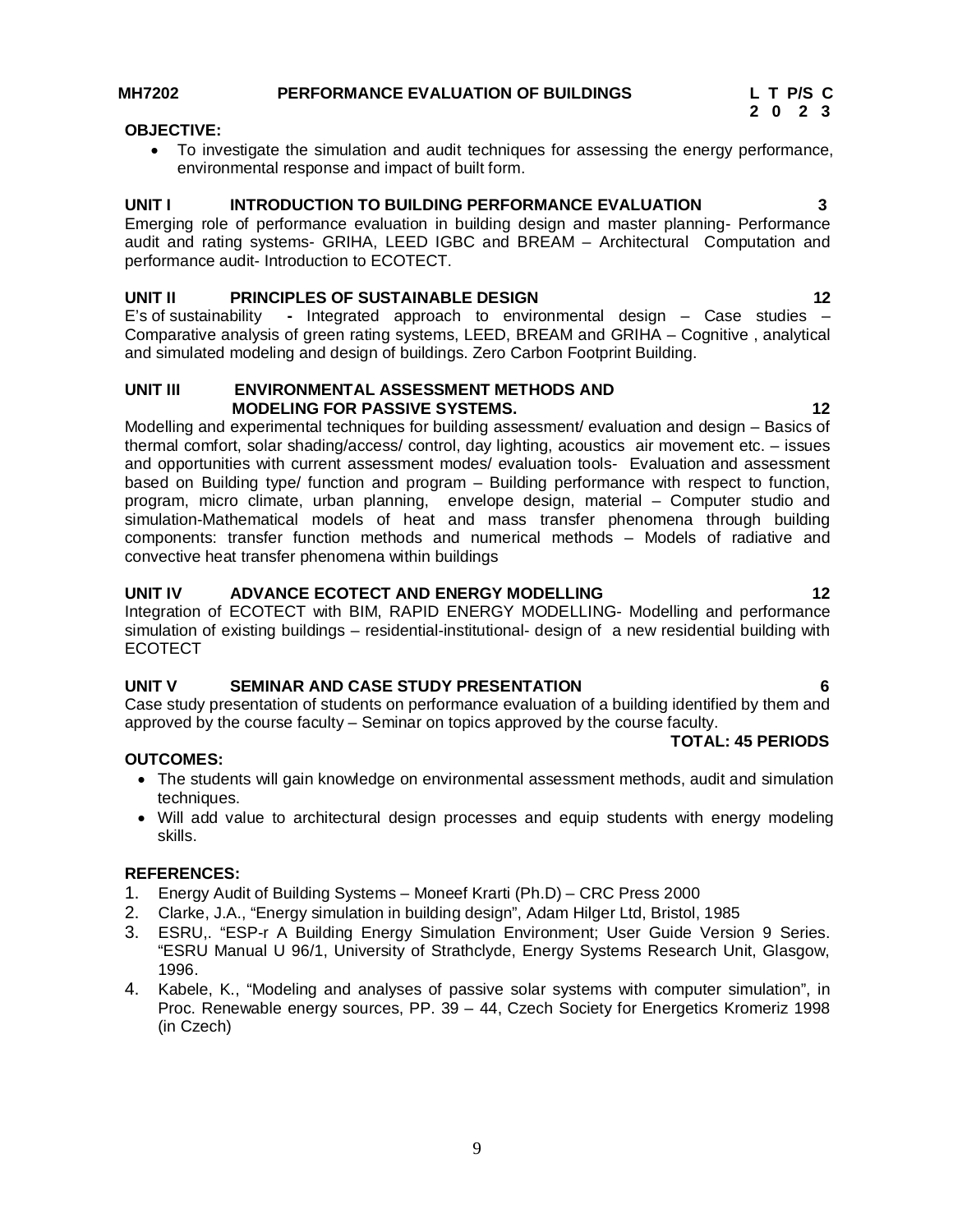#### **MH7203 SERVICES IN HIGH RISE BUILDINGS L T P/S C**

- This course will examine various services in high rise buildings.
- Understand how services integration can translate into an intelligent and energy efficient system which will enable sustainability of the structure.

#### **UNIT I INTRODUCTION 3**

Standards of high Rise buildings- Indian Standards and Global Standards on High Rise Buildings; Introduction to various services; their significance with regards to High Rise Buildings; Some examples of Buildings and services used in them A brief on evolution of High Rise Buildings. Aspects and Integration of services- Concepts of Intelligence Architecture and Building Automation

#### **UNIT II WATER SUPPLY AND WASTE DISPOSAL 9**

Water supply and waste water collection systems- water storage and distribution systems-Planning and Design- Selection of pumps- rain water harvesting – Sewage collection systems and recycling of water- solid waste disposal . "Some latest Trends Observation, NBC's recommendations. in these areas can be included.

#### **UNIT III HVAC, ELECTRICAL AND MECHANICAL SYSTEMS 15**

Natural and Mechanical Ventilation systems- Air conditioning systems and load estimation-Planning and design for efficiency-Basic concepts- Automation and Energy Managementconcepts. Natural lighting systems- Energy efficiency in lighting systems- load and distribution-Planning and Design for energy efficiency- Automation- basic concepts , Glass and Glazing system for natural lighting. Types of elevators, systems and services- Lobby design- Escalators- safety principles, Some latest Trends, NBC's recommendations

#### **UNIT IV SAFETY AND SECURITY 6**

Security systems- Access Control and Perimeter Protection- CCTV Intruder alarms- Passive fire safety- Fire Detection and Fire Alarm Systems- Planning and Design- NBC Some latest Trends

#### **UNIT V CASE STUDIES 12**

Case Studies of High Rise buildings and skyscrapers through appropriate examples- Norman Foster; Ove Arup; Ken Yeang, etc.

#### **TOTAL: 45 PERIODS**

#### **OUTCOME**

Students can apply some or all of these services in one of their design projects.

- 1. William J. Mcguinness, Benjamin Stein and John S. Reynolds, Mechanical and Electrical Equipment for Buildings, John Wiley & Sons, Inc. 1980.
- 2. Donald Watson, Michael J. Crosbie and John Hancock Callender, Time-Saver Standards for Architectural Design Data, Mcgraw – Hill International Editions, 1997.
- 3. A K Mittal, Electrical and Mechanical Services in High Rise Buildings Design and Estimation Manual, 2001
- 4. Yahya Mohamad Yatim, Fire Safety Issues in High-Rise Residential Buildings: escape routes design and specification, Lambert Academic Publishing, 2011
- 5. Johann Eisele and Ellen Kloft, High-Rise Manual, Birkhäuser-Publishers for Architecture, 2003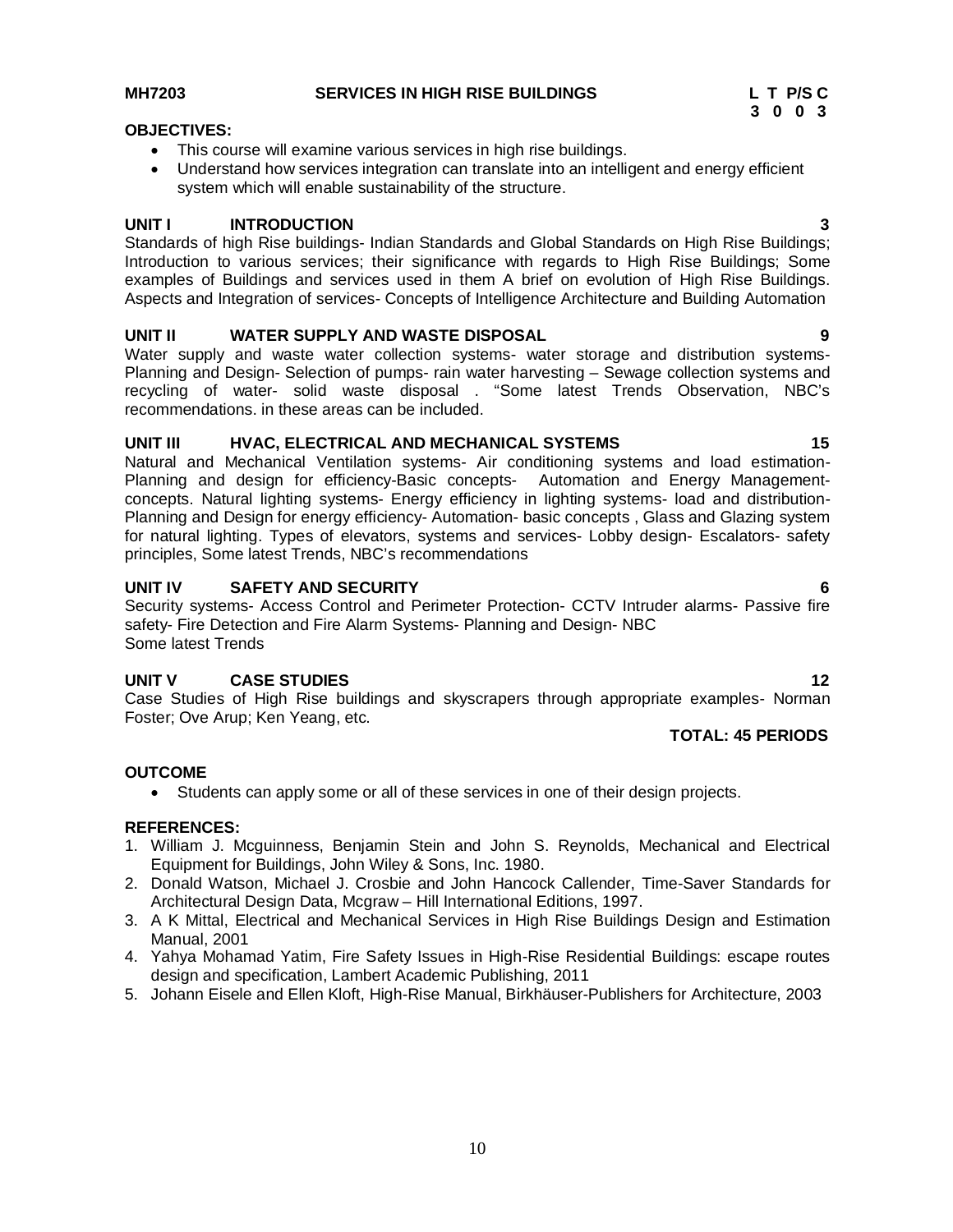## **MH7211** ADVANCED ARCHITECTURAL DESIGN STUDIO I L T P/S C<br>0 0 12 6

# **0 0 12 6**

#### **OBJECTIVES:**

- To understand in depth the increasing complexity of buildings today with respect to technology, services and planning.
- To design within this context.

The design studio will focus on emerging transformations in architecture in terms of aspects such as planning, building heights, floor area, technology, management, etc., It will explore the challenges of designing high rise and high tech buildings. It will enable collaborative learning through exploration, investigation and application of various parameters such as energy efficiency, green concepts, sustainability, services. The studio will integrate all these aspects through appropriate design projects.

#### **OUTCOMES:**

- Students would be made aware of the emerging technical areas of architecture.
- Students would get an understanding of designing optimally, balancing the basics of architectural design with emerging new technical and planning parameters.

 **TOTAL:180 PERIODS** 

| <b>MH7301</b> | <b>EMERGING PRACTICES IN HOUSING</b> | L T P/SC |  |  |
|---------------|--------------------------------------|----------|--|--|
|               |                                      | 2 0 2 3  |  |  |

#### **OBJECTIVE:**

 This course will examine the redefinition of contemporary housing within the contexts of multicultural cities due to globalisation.

#### **UNIT I INTRODUCTION 10**

Introduction to this building type, from its industrial beginnings in London and Paris to New York City's Lower East Side and the 20th-century designs of Le Corbusier, Antonio Sant'Elia, and Mies van der Rohe to mention a few.

Investigation of contemporary life and its influence on space and architecture-Globalization and influences on economy- Alternate housing solutions: Commune, Co Housing, Cooperatives, etc.

#### **UNIT II SINGLE FAMILY, MULTI FAMILY HOUSING 12**

Review of latest developments in single family and multi family housing by examining the works of Wiel Arets, Shigeru Ban, Ben van Berkel, Kees Christiaanse, Philippe Gazeau, Frank O. Gehry, Steven Holl, Hans Kollhoff, Morger & Degelo, , Jean Nouvel, Kas Oosterhuis, MVRDV

#### **UNIT III HIGH DENSITY HOUSING 9**

Issues and concerns- Review of the current state of high density houses - the perspectives and future developments through a study of a few international projects.

#### **UNIT IV NEW FORMS OF LIVING AND HOUSING IN THE DIGITAL ERA 9**

Hyper Housing- Multi cultural Housing- lab rooms and cyber homes- Network housing- hybrid buildings- individual sheltered residences; residence cities and bio homes for senior citizens-Works of UN Studio; FOA;; OMA

#### **UNIT V DEFINITION OF HOUSING IN THE INDIAN CONTEXT 20**

Design strategies in the context of Indian metropolitan cities will be explored through a studio exercise

#### **TOTAL:60 PERIODS**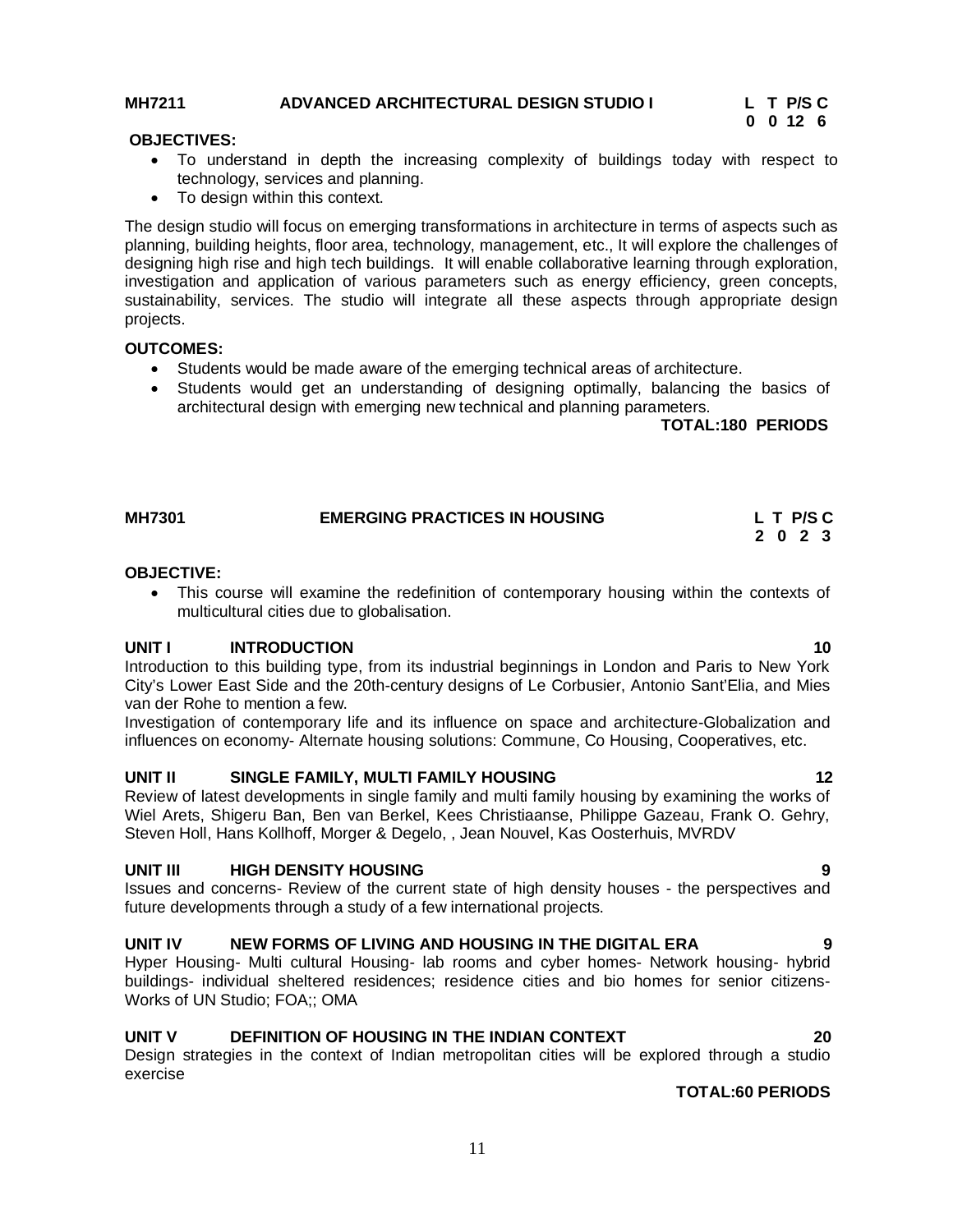#### **OUTCOME:**

 The students will understand the latest development, issues and design strategies governing the Housing in National and international level.

#### **REFERENCES:**

- 1. Manuel Gausa and Jaime Salazer; Housing+ Single Family Housing; Birkhauser- Publishers for Architecture; 2005
- 2. Vincene Guillart; Sociopolis:Project for a city of the Future; ACTAR; 2004
- 3. Jingmin ZHOU; Urban housing Forms; Architectural Press; 2005
- 4. Adrienne Schmitz; Multifamily Housing Development Handbook; Urban Land Institute; 2001
- 5. Carles Bronto; Innovative Public Housing; Gingko Press; 2005

#### **MH7302 RESEARCH METHODOLOGIES IN ARCHITECTURE L T P/S C 3 0 0 3**

#### **OBJECTIVES:**

- To make the students to distinguish various theoretical ideologies influencing the philosophy and values of architecture.
- To establish the sense of systematic inquiry in students mind to analyze and infer the issues and aspects relating to Architecture.

#### **UNIT I INTRODUCTION 9**

Basic research issues and concepts- orientation to research process- types of research: historical, qualitative, co-relational, experimental, simulation and modeling, logical argumentation, case study and mixed methods- illustration using research samples

#### **UNIT II RESEARCH PROCESS 9**

Elements of Research process: finding a topic- writing an introduction- stating a purpose of studyidentifying key research questions and hypotheses- reviewing literature- using theory- defining, delimiting and stating the significance of the study, advanced methods and procedures for data collection and analysis- illustration using research samples

#### **UNIT III RESEARCHING AND DATA COLLECTION 9**

Library and archives- Internet: New information and the role of internet; finding and evaluating sources- misuse- test for reliability- ethics

Methods of data collection- From primary sources: observation and recording, interviews structured and unstructured, questionnaire, open ended and close ended questions and the advantages, sampling- Problems encountered in collecting data from secondary sources-

#### **UNIT IV REPORT WRITING 6**

Research writing in general- Components: referencing- writing the bibliography- developing the outline- presentation; etc.

#### **UNIT V CASE STUDIES 12**

Case studies illustrating how good research can be used from project inception to completionreview of research publications

#### **TOTAL: 45 PERIODS**

### **OUTCOMES:**

- The student will develop the skill to identify, decipher and interpret the issues relating to Architecture, based on research enquiry methods.
- The student will widen the information and will prepare the students for scientific method of researching and research process.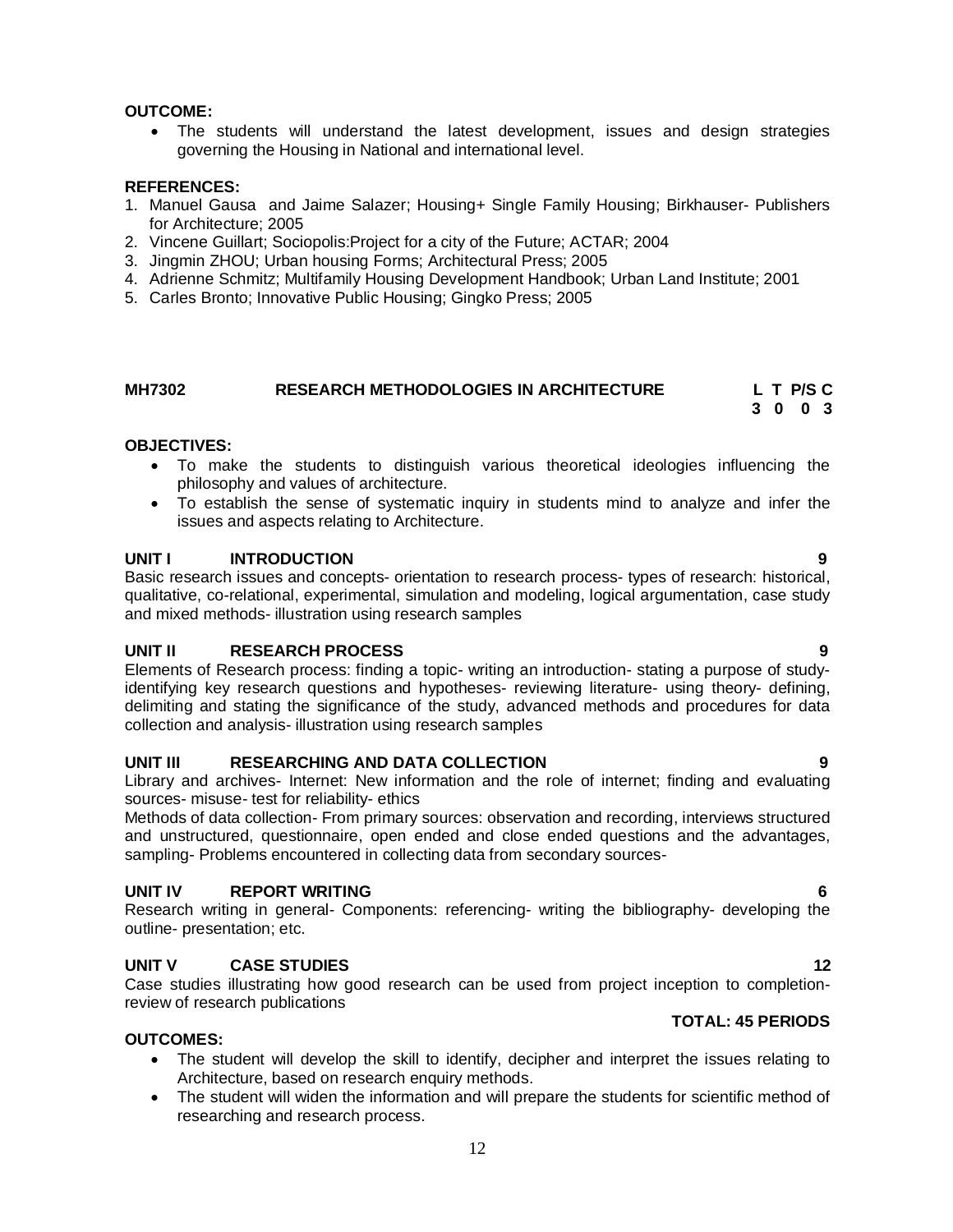#### **REFERENCES:**

- 1. Linda Groat and David Wang; Architectural Research Methods;
- 2. Wayne C Booth; Joseph M Williams; Gregory G. Colomb; The Craft of Research, 2<sup>nd</sup> Edition; Chicago guides to writing, editing and publishing;
- 3. Iain Borden and Kaaterina Ruedi; The Dissertation: An Architecture Student's Handbook; Architectural Press; 2000
- 4. Ranjith Kumar; Research Mehodology- A step by step guide for beginners; Sage Publications; 2005
- 5. John W Creswell; Research design: Qualitative, Quantitative and Mixed Methods Approaches; Sage Publications; 2002

#### **MH7311 DISSERTATION L T P/S C 0 0 6 3**

#### **OBJECTIVES:**

- To expose the students to the various thrust areas in architecture.
- To inculcate the spirit of research in architecture by providing opportunities to read on various issues.
- To expose the students to the finer details of technical writing.
- To provide a platform for a prelude to the 'Design Thesis'.

Dissertation is best expressed as 'Design in text'. It offers an opportunity to look at the research component in architecture in various thrust areas such as history, theory, design and other value based aspects through texts. Students are encouraged to choose any topic of their interest. This may range from analyzing and a critique of the works of an architect, ideologies and philosophies of architects that get transformed spatially, history, typological architecture, sustainability issues and so on.the dissertation must comprise of an aim, the objectives, the scope and limitations of their dissertation, hypothesis (if any), methodology followed by extensive review of literature through references and documentation. The analysis of the work must be substantiated either empirically or through extensive arguments.

A dissertation could also be a Thesis preparation course and gives the student scope for independent study and opportunity to explore specific area of interest which will form the basis of his/ her design thesis project in the next semester. The topic will have to be approved at the start of the semester and reviewed periodically to a jury at the end of the semester.

#### **TOTAL: 90 PERIODS**

#### **OUTCOMES:**

- A Dissertation book which is based on accepted norms of technical writing.
- An understanding leading to formation of thesis ideas.

- 1. Iain Borden and Kaaterina Ruedi; The Dissertation: An Architecture Student's Handbook; Architectural Press; 2000.
- 2. Linda Grant and David Wang, Architectural Research Methods, John Wiley Sons 2001.
- 3. Wayne C Booth; Joseph M Williams; Gregory G. Colomb; The Craft of Research, 2<sup>nd</sup> Edition; Chicago guides to writing, editing and publishing.
- 4. Ranjith Kumar; Research Mehodology- A step by step guide for beginners; Sage Publications; 2005
- 5. John W Creswell; Research design: Qualitative, Quantitative and Mixed Methods Approaches; Sage Publications; 2002.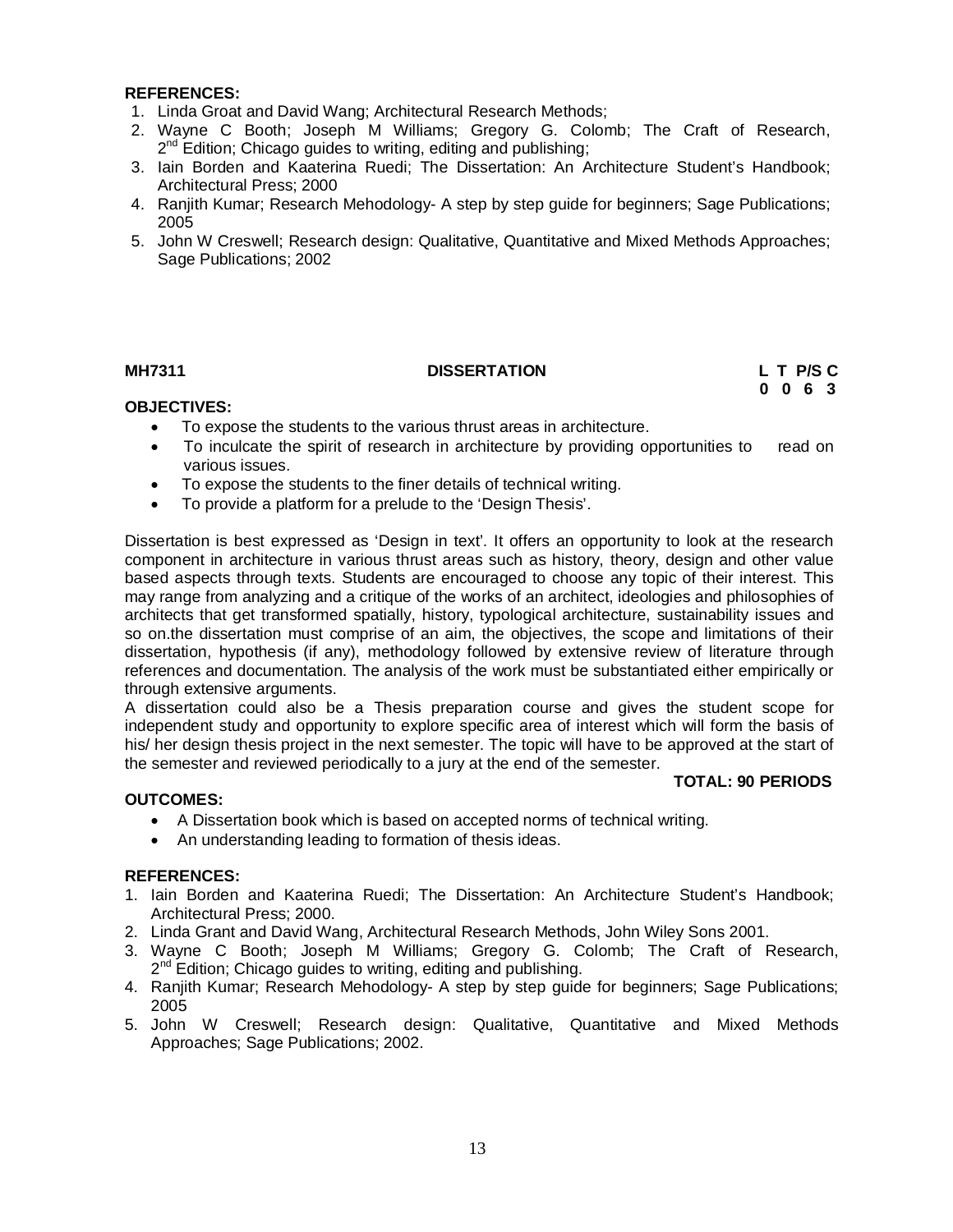# **MH7312** ADVANCED ARCHITECTURAL DESIGN STUDIO II L T P/S C<br>0 0 12 6

#### **OBJECTIVES:**

- To understand contemporary processes and tools in architectural design.
- To integrate the processes and tools in the design of projects, including those with increased complexity of parameters.

The design studio will focus on the role of emerging tools and processes for understanding and of complex and macro forces in the realm of the built environment as well as designing within this context. It would explore relationships between user group activity, movement, landform and urban form using diagramming and mapping tools to come up with creative prescriptions of certain projected scenarios. The studio will also emphasize on collaborative learning processes. The projects would be of macro scale involving large campus/ township oriented architectural projects as well as urban design.

#### **TOTAL: 180 PERIODS**

#### **OUTCOMES:**

- Students would be aware of contemporary processes and tools of design.
- Students would use these processes and tools in the design projects to identify and address specific aspects of the project, as well as integrate complexity of connections and issues.

| <b>MH7401</b> | <b>BUILDING INFORMATION MODELING</b> | L T P/S C                |
|---------------|--------------------------------------|--------------------------|
|               |                                      | $0\quad 0\quad 6\quad 3$ |

#### **OBJECTIVE:**

 To equip students with skills and information to build comprehensive Building Information Models (BIM) using appropriate Digital software and Media.

#### . **UNIT I** INTRODUCTION TO THE FUNDAMENTALS **10**

Key concepts of BIM - reading and manipulating the software Interface - navigating within views selection methods - the importance of levels and grids- creating walls, doors, windows, and components - working with essential modification commands and load family. Creating floors, ceilings, and stairs - working with type and instance parameters - importing CAD drawings understanding the project browser and type properties palettes - adding sheets - inserting views onto sheets - adding dimensions and text to the mode and plotting

#### **UNIT II ADVANCED MODELING –FAMILY TYPES AND TOPOSURFACE MODELLING 20**

Creating curtain walls, schedules, details, a custom family, and family types - "flex" a family with family types and work with reference planes - creating rooms and an area plan - tag components customize existing wall styles. Create and edit a toposurface, add site and parking components draw label contours - work with phasing - understand groups and links - work with stacked walls and learn the basics of rendering and create a project template.

#### **UNIT III RENDERING AND MATERIAL APPLICATION 20**

Creating custom walls, floors, and roofs - keynoting - working with mass elements - enhancing rendering with lighting - producing customized materials - Using sun and shadow settings - Walkthrough technique - adding decals - working with design options and worksets - and calculating energy analysis - managing revisions

#### **UNIT IV BIM FOR COST ESTIMATING, PROJECT PHASING AND ADMINISTRATION 15**

Model based Cost Estimating - Challenges in cost estimating with BIM- Cad geometrics vs BIM element description- Visual data models - Material substitutions and value engineering- detailed estimates and take-off sheets- XML and automated cost estimate- project phasing and management- 4D modeling -BIM for project lifecycles.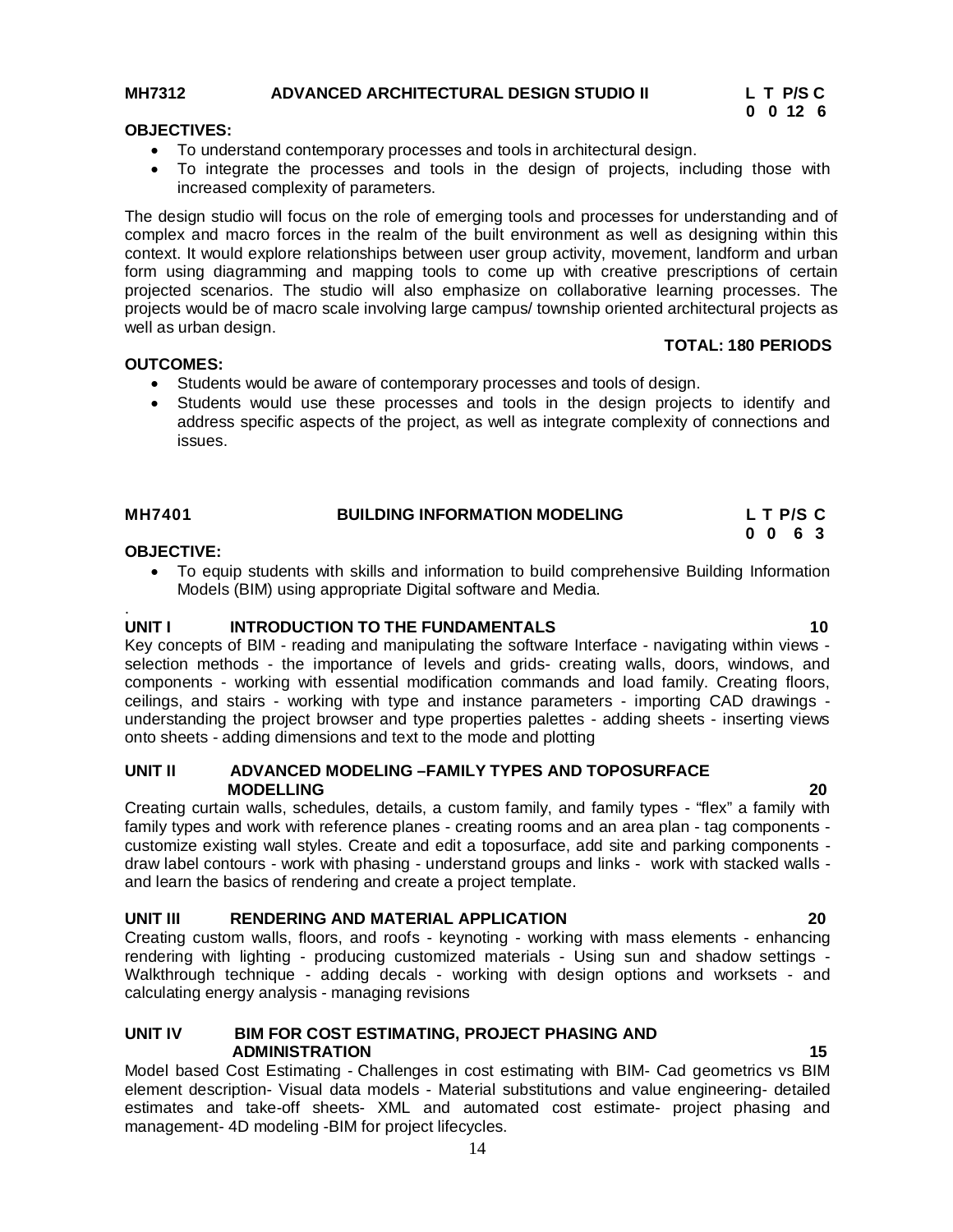### **OBJECTIVES:**

- To integrate the knowledge gained in the previous semesters with respect to issues/ tools of architectural design at a more advanced level.
- To understand and identify issues appropriate to a particular project or area of architecture , through independent thinking as well as to design in a manner appropriate to the project context.

The students will synthesize the areas of knowledge, skills and techniques acquired in the various courses of the previous semesters through a thesis project of their choice. This thesis project would be a design project with a strong research component. The project would desirably extend the critical position developed within the theory and studio projects as well as dissertation. The scale of the project could extend from individual site to settlement levels. The initial process shall be rigorous, incorporating background research on the topic, case studies, documentation of project issues, context, site and building information, programming. The process would culminate in design interventions at scales appropriate to the topic. The project shall desirably have the potential to serve as a starting point for practice and/ or further research.

Students will submit a detailed proposal on their topic of interest(s). The Proposal shall be approved by the thesis review committee. The thesis project will be reviewed periodically by the review committee. At the end of the semester, the final thesis will be submitted and presented through a viva voce examination before a jury.

#### **OUTCOMES:**

- Students would be able to integrate various contemporary/ advanced issues and techniques into the architectural design process.
- Students would be able to identify and go in depth into specific and appropriate aspects relating to the discipline of architecture and reflect this in the realm of design.

#### Analysis features to simulate performance from within Revit Architecture -Use Autodesk® Green Building Studio® to produce energy consumption, carbon neutrality and renewable potential

#### **OUTCOMES:**

reports.

 This is a project-based course where students gain knowledge on the implementation of BIM concepts throughout the lifecycle of a building, from planning and design, to construction and operations.

**UNIT V BIM FOR BUILDING ENERGY SIMULATION 25**

elements- Rapid energy modeling and simulation with Autodesk® Revit® Conceptual Energy

 The students will learn about how to use BIMs for building energy performance simulation, construction administration

#### **REFERENCES:**

- 1. Eastman, C.; Teicholz, P.; Sacks, R.; Liston, K. (2008) BIM Handbook: A Guide to Building Information Modeling for Owners, Managers, Designers, Engineers and Contractors. New York: Wiley.
- 2. Ray Crotty;(2011) The Impact of Building Information Modelling: Transforming Construction. Spons Architecture Price Book.

# **MH7411 THESIS L T P/S C**

#### **TOTAL: 330 PERIODS**

# $\,$  0 0 22 11

**TOTAL : 90 PERIODS**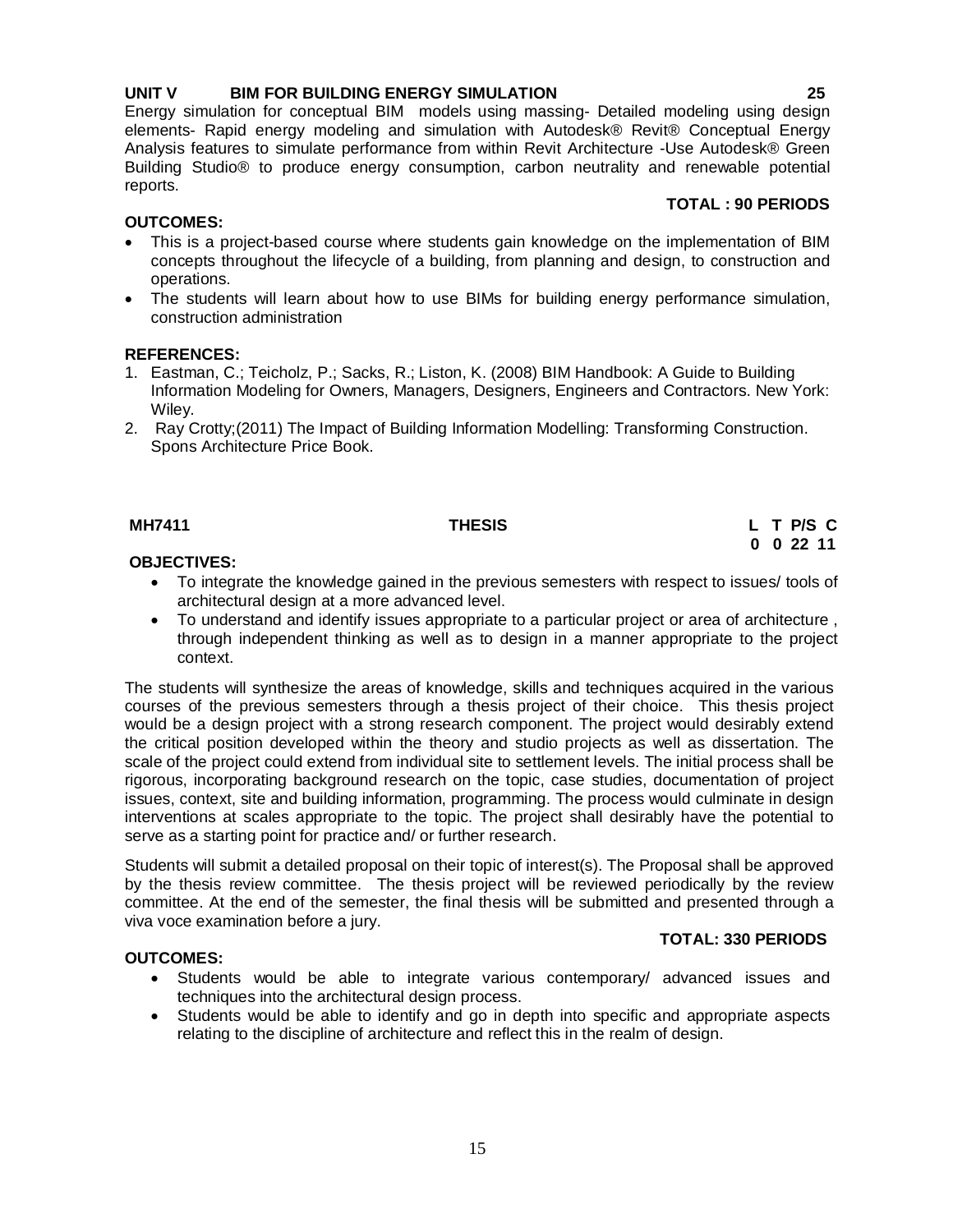#### **MH7001 BUILDING MANAGEMENT AND CONTROL SYSTEMS L T P/S C**

#### **OBJECTIVES:**

- This course provides a detailed exposure to students regarding the design & application in the field of life safety, electronic security & services automation requirements.
- To expose the students to the mandatory and inevitable integration of building management systems in building construction.

### **UNIT I SAFETY SYSTEMS – FIRE ALARM & PUBLIC ADDRESS SYSTEM 9**

Objective of a Fire Alarm System, essential components of a Fire Alarm System, Type of detection technology currently in use and Statutory Standards to be followed in design. Explanation of the essential Clauses of the the codes, and various types of Technologies employed in the Fire Alarm System, basic knowledge on how a Fire Alarm system works, designed and installed.

Objective of a Public Address System, essential components of a Public AddressSystem, various types of technologies currently in use and designguidelines to be followed andbasic knowledge on how a Public Address System works, is designed and installed

#### **UNIT II SAFETY SYSTEMS – FIRE SUPPRESSION SYSTEM 9**

Objective of a Fire Suppression System, Explanation on Fire triangle, Essential Components of a Fire Suppression System, different type of Fire Suppression Systems, detailed design criteria for Hand held extinguishers Wet Riser, Sprinkler Systems and various gas Based Fire Suppression System, and Type of Statutory Standards followed in Suppression, Explanation on the essential Clauses and Basic Knowledge on how a Fire Suppression System works, is designed and installed.

#### **UNIT III SECURITY SYSTEMS – ACCESS CONTROL SYSTEM AND INTRUDER ALARM SYSTEM 9**

Introduction to Access Control, Intruder Alarm, Essential Components of each System, and Various types of Technologies employed in the system, Basic knowledge as how they work, are designed and installed.

#### **UNIT IV SECURITY SYSTEMS – CCTV AND PERIMETER PROTECTION 6**

Introduction to CCTV, Perimeter protection system, Essential Components of each System, and Various types of Technologies employed in the system, Basic knowledge as how they work, are designed and installed.

#### **UNIT V INTEGRATED BUILDING MANAGEMENT SYSTEM 12**

The objective of the Integrated Building Management System (IBMS), the list of utility, safety & security systems that are generally monitored & controlled through IBMS, the various components of IBMS, types of integration with the utility, Safety & security systems, explanation in detail on how each utility, safety & security system is integrated to IBMS, details of various parameters that can be monitored & controlled on each utility, safety & security system and the basic knowledge on how they work, are designed and installed.

#### **OUTCOME:**

 To ensure that every architect understands & designs the buildings that facilitates safe, code compliant, secure & comfortable buildings for the occupants

#### **REFERENCES:**

- 1. Building Automation Systems A Practical Guide to Selection and Implementation, Maurice Eyke
- 2. The Principles and Practice of Closed Circuit Television, Mike Constant & Peter Turnbull
- 3. Rules for Automatic sprinkler Installation second edition Pub: Tariff Advisory Committee.
- 4. CCTV Surveillance, Herman Kruegle.
- 5. National Building Code of India 2005 (Part IV)
- 6. Bureau of Indian Standards IS2189, IS2190, IS15105, IS13039.
- 7. Fire Suppression Detection System, John L. Bryan.
- 8. Security Systems and Intruder Alarm System, Vivian Capel.

 **TOTAL: 45 PERIODS**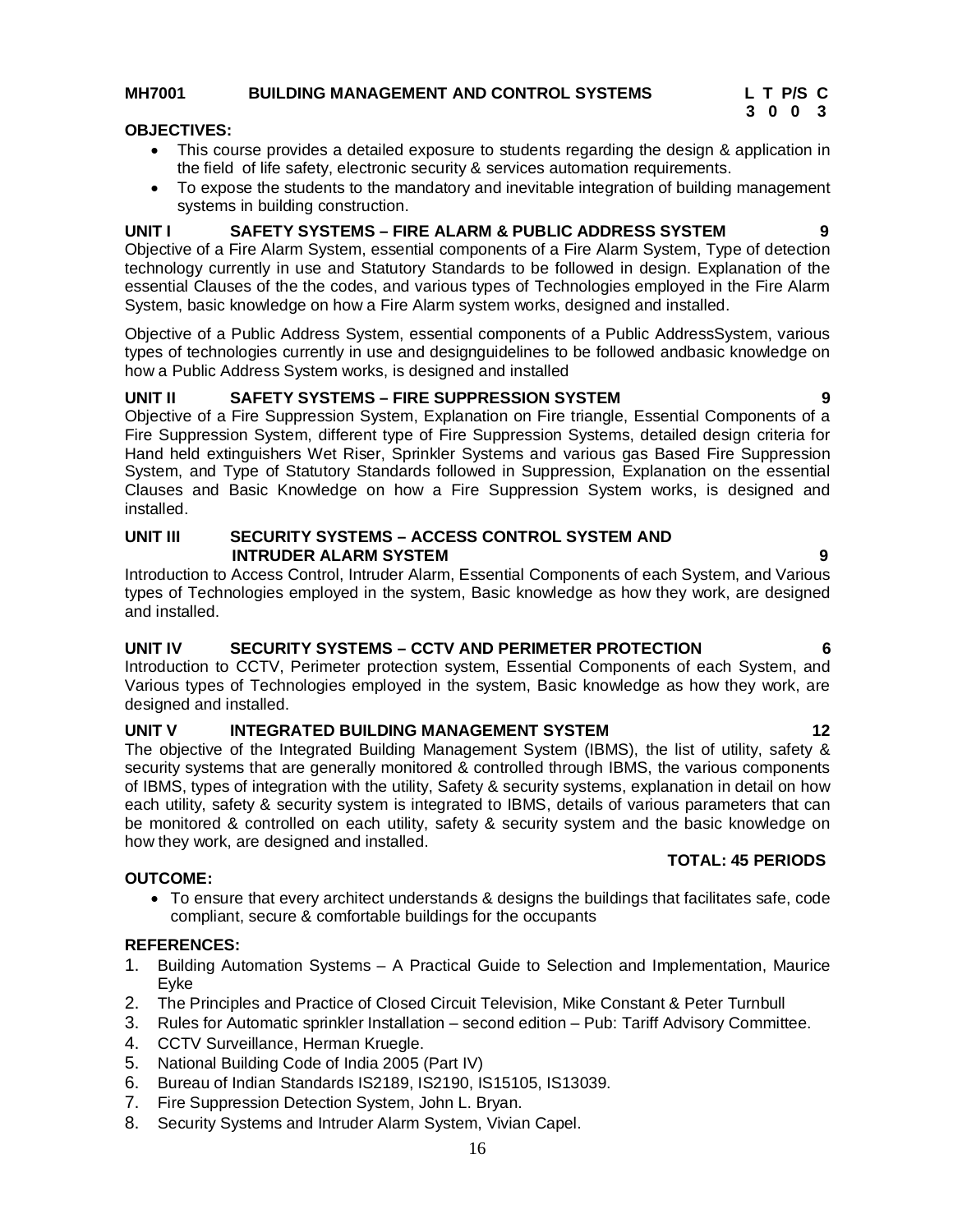#### **MH7002 APPROPRIATE TECHNOLOGIES AND SUSTAINABLE L T P/S C CONSTRUCTION 3 0 0 3**

#### **OBJECTIVES:**

- The course will provide necessary knowledge and skills to enable the facilitation and transformation of places and spaces where culture and technology are in a state of rapid change and resources are scarce.
- It will examine self help techniques of construction, adaptation, repair and management to understand what is involved in sustainable construction of domestic and community architecture.

#### **UNIT I INTRODUCTION 6**

Architecture and the survival of the planet- Assessing patterns of consumption and their alternatives- Profit and politics- Natural building movement – new context for codes and regulations

#### **UNIT II DESIGN PRINCIPLES 12**

Principle 1: Conserving energy; Principle 2: Working with Climate; Principle 3: minimizing new resources; Principle 4: respect for users; Principle 5: respect for site; Principle 6: holism- Illustrated with examples

#### **UNIT III SUSTAINABLE CONSTRUCTION 6**

Design issues relating to sustainable development including site and ecology, community and culture, health, materials, energy, and water- Domestic and Community buildings using self help techniques of construction; adaptation, repair and management.-.portable architecture-

#### **UNIT IV SYSTEMS, MATERIALS AND APPLICATIONS 12**

Adobe- Cob- Rammed Earth- Modular contained earth- light clay- Straw bale- bamboo- earthen finishes, etc.- their sustainability; adaptability to climate; engineering considerations, and construction methods; Waste as a resource

Portable architecture to Applications through specific case studies

#### **UNIT V CASE STUDIES FROM THE CONTEMPORARY SCENARIO 9**

Ranging from small dwellings to large commercial buildings, drawn from a range of countries to demonstrate best current practice

#### **OUTCOMES:**

- An understanding on the needs of alternative technologies in buildings.
- An exposure to sustainable materials and construction.

#### **REFERENCES:**

- 1. Brenda and Robert Vale; Green Architecture: Design for a sustainable future; Thames and Hudsson;1996
- 2. Lynne Elizabeth and Cassandra Adams; Alternative Construction: Contemporary Natural Building Methods
- 3. Victor Papanek; The Green Imperative; Thames and Hudson; 1995
- 4. Steven Harris and Deborah Berke; Architecture of the Everyday; Princeton Architectural Press; 1997
- 5. Pilar Echavarria; Portable Architecture- and unpredictable surroundings; Page One Publishing Pvt. Ltd.; 2005

**TOTAL: 45 PERIODS**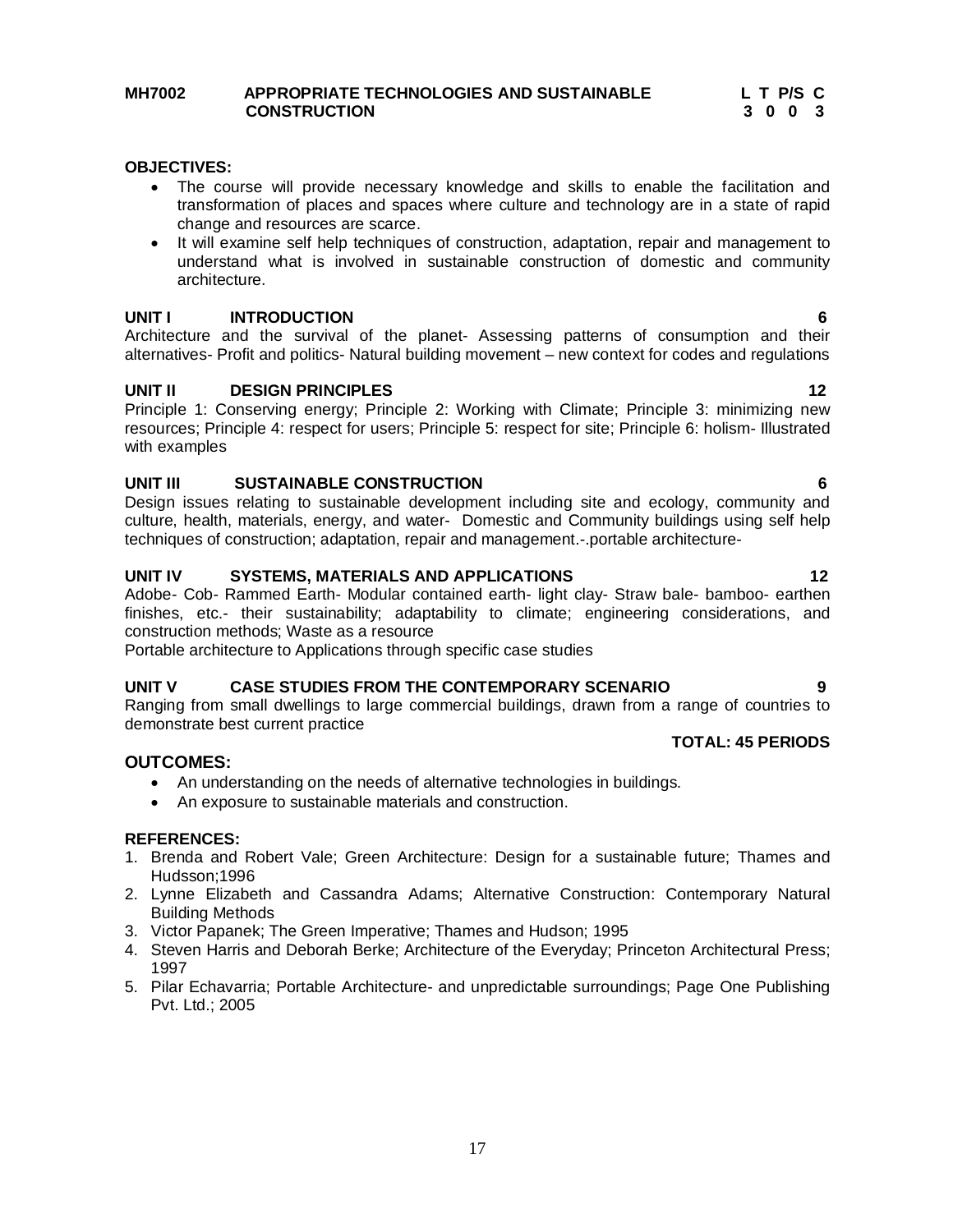**TOTAL: 45 PERIODS**

#### **OBJECTIVES:**

- To introduce the idea of architecture as enmeshed in the society and a product of larger socio-cultural issues and practices, and not as an autonomous object determined by a hermetically sealed discipline.
- To introduce the various interdisciplinary critical theories and explain their interpretation of architecture.

#### **UNIT I INTRODUCTION 6**

Definition of theory - Architectural theory and its nature, purpose and its relation to practice overview of some traditional architectural theories- context for the rise of more critical theories in architecture – Introduction to Critical Theory- Architecture and Critical Theory.

#### **UNIT II POWER AND BUILT ENVIRONMENT 10** 10

Definition of power- Forms of power- Power in the built environment at various scales - ideas of power and society, power-knowledge- Colonialism in India as a form of dominance- introduction to architecture and urbanism of colonialism in India- Production of Indo-Saracenic architecture- New Delhi as a part of imperial vision- Case studies of the architecture and urbanism of power in the modern world.

#### **UNIT III** PLACE AND ARCHITECTURE 2008 10

Critical reactions to modernity/ modernism with reference to the concept of context/ place- Critical Regionalism and architectures of resistance- Place and phenomenology in architecture

#### **UNIT IV SEMIOTICS AND ARCHITECTURE 10** 10

Architecture as communication and representation- introduction to linguistic concepts of semiotics, structuralism, post structuralism and deconstruction- brief over view of postmodern and deconstructivist architecture with reference to these concepts

#### **UNIT V CONTEMPORARY ISSUES IN ARCHITECTURE 9**

Conditions of late capitalism and postmodern society- Society of spectacle- Architecture as spectacle and seduction- Theme parks and shopping malls- privatisation of public spacesaesthetisation of architectural issues- influence of globalisation and digital revolution on architectural processes- debates of heritage- gender and space

#### **OUTCOMES:**

- The students would gain an understanding of architecture as an integral production of society as well as engage in critical thinking to interpret architecture.
- The students' awareness through this course would inform their practice/ research.

- 1. Neil Leach (ed) Rethinking Architecture, Routledge 2000
- 2. Michael Hays (ed) Architectural Theory since 1960,MIT Press, 2000
- 3. Kate Nesbitt, Theorizing a New Agenda for Architecture, Princeton Architectural Press, 1996
- 4. Anthony D. King, Colonial Urban Development, Routledge & Paul, London, 1976
- 5. Thomas Metcalf Imperial vision, Oxford, 2002
- 6. Jane Rendell, Barbara Penner, Iain Borden, Gender Space Architecture, Routledge, 2000
- 7. Kim Dovey, Framing Places: Mediating Power in Built Form, Routledge 1999.
- 8. Neil Leach, Anaesthetics of Architecture, MIT Press 1999,
- 9. Guy Debord. Society of Spectacle,Ian Borden & Jane Rendell,(ed), Intersections, Routledge 2000
- 10. Paul Allan Johnson,Theory of Architecture, Routledge 2000
- 11. Christian Norberg Schulz- Towards a Phenomenology of Architecture, Rizzoli New York, 1980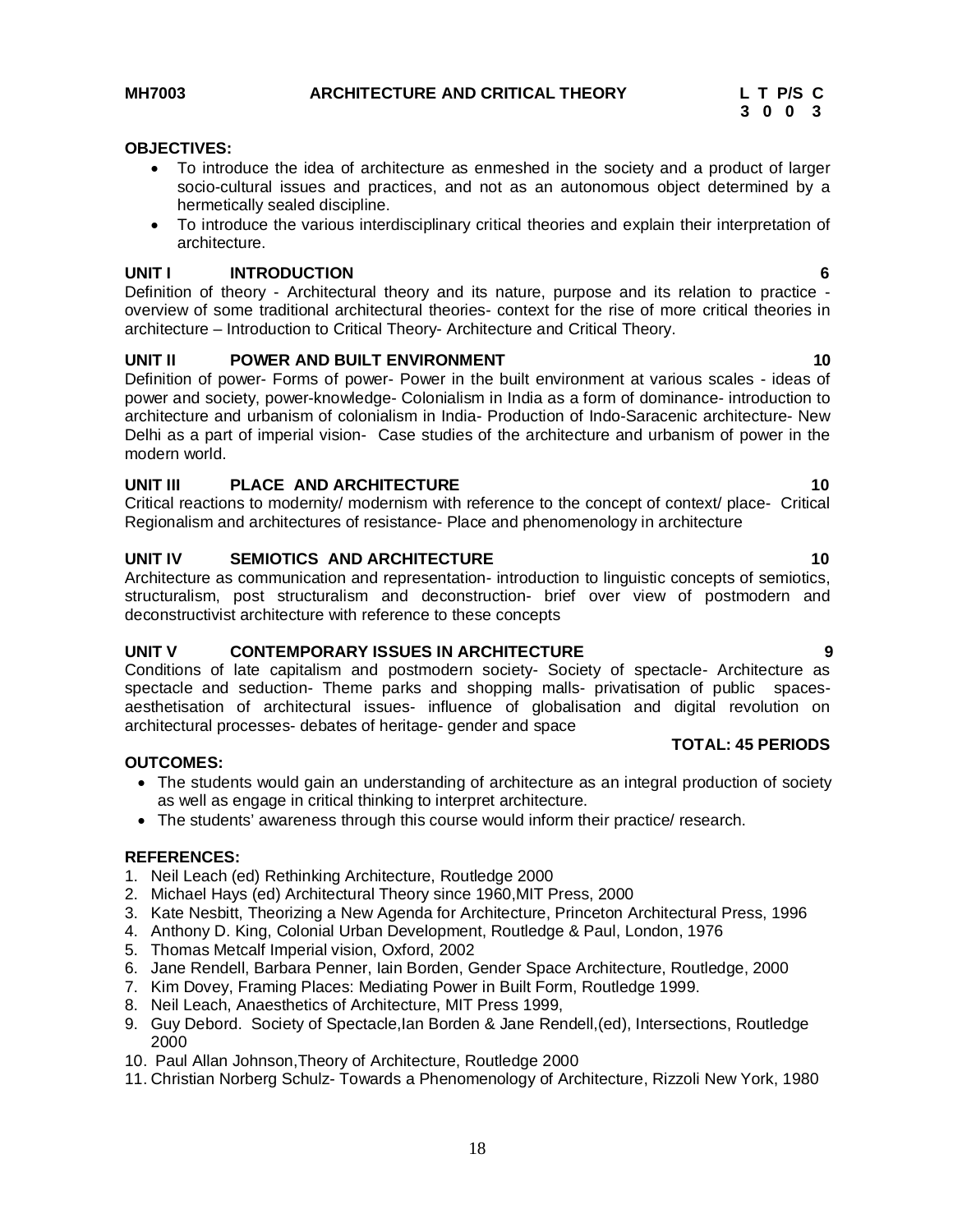# MH7004 GIS MODELLING IN URBAN PLANNING L T P/S C<br>3 0 0 3

#### **3** 0 0 3 **OBJECTIVE:**

To examine the role and application of Geographic Information Systems in environmental design, community charities and other urban design projects.

#### **UNIT I INTRODUCTION 6**

GIS – Spatial data, non Spatial data, Plan, Map, Scale, Map Projection, GPS, GCP collection, Spectral signature curve, Image processing – Geo coding / Geo referencing, GIS software, Two tier architecture, Three tier architecture, Thin client, Thick client

#### **UNIT II DATABASE CONCEPTS 9**

Data structures, Databases, Files, Types of Tables, Table operations, Creating a Table, Accessing Records in a Table, Manipulating records in a Table, Modifying Table structure, Reports, Advantages of database, Primary key and data access, Composite primary key, Defining a primary key, Sorting, Indexing, Master Detail relationships, Types of relationships, Foreign key, Deleting, updating and adding records to linked tables, ER Diagram, Data Model – Physical, logical and conceptual.

#### **UNIT III SPATIAL DATA 9**

Comparative methods for obtaining images, Aerial Photograph, Satellite Imagery – High resolution imagery – LISS, PAN, MSS – Ortho rectification, Digitization – Layers, Digital Elevation model, Digital Terrain Modelling, Existing maps – Problems and Issues, Rubber sheeting, Digitization, overlay, union, intersection.

#### **UNIT IV INTRODUCTION TO GIS SOFTWARE 9**

Arc Info – Coverage – Arc, Node, Tics, Add, get, put, Map extent, edit, Topology creation – Clean, Build, Tables – Creating tables, updating tables, join, drop item, Export, Import, overlay, union, intersection, buffer.

#### **UNIT V MODELLING GIS PROJECTS FOR URBAN AREAS 12**

Preparation of Land use map, Land use suitability analysis, Screen design, Visual Basic application using Map objects.

#### **OUTCOMES:**

- The student will increase the knowledge on GIS and the various characteristics of Data.
- The student will accept the potential of GIS and develop integrated practice of using the GIS application with architecture.

#### **REFERENCES:**

- 1. Information systems for Urban Planning Robert Laurini
- 2. Modelling our world ESRI Press
- 3. An Introduction to Data base Systems C.J.Date
- 4. Fundamentals of Data base Management System by Elmasri & Navethi
- 5. ESRI (1992) Understanding GIS, The Arc Info Methods, ESRI, USA

#### **OBJECTIVES:**

- To understand the relationship between society and the making of the built environment.
- To understand phenomenology and the role of meaning in built form.
- To look at place making from the architectural as well as urban design point of view.

#### **TOTAL: 45 PERIODS**

**MH7005 ANTHROPOLOGY AND ARCHITECTURE L T P/S C 3 0 0 3 3 0 0 3**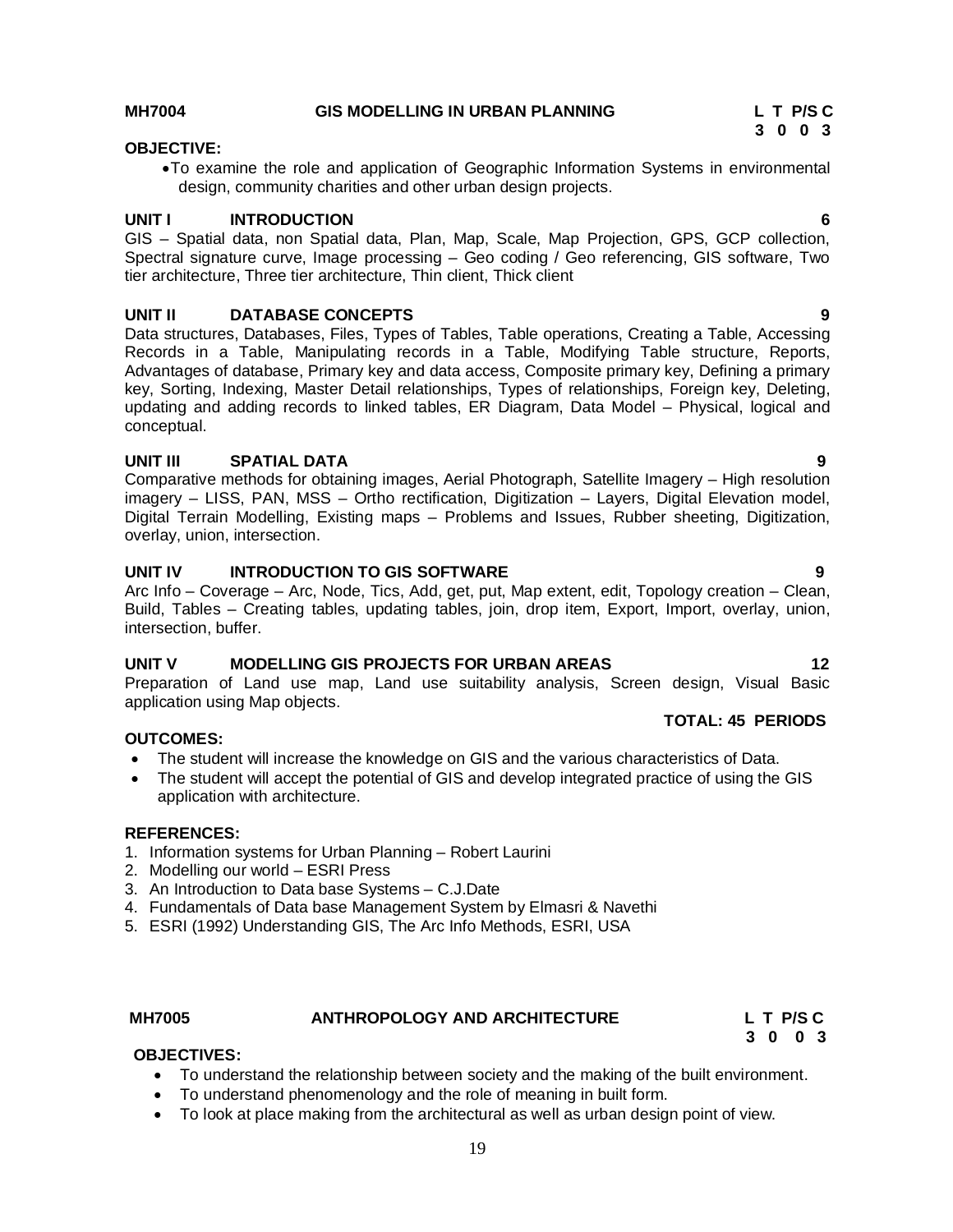#### **UNIT I RELATIONSHIP BETWEEN CULTURE, SOCIETY, ANTHROPOLOGY AND ARCHITECTURE 6**

Concepts of culture, society, politics and anthropology – relation between society and built environment – introduction to cultural anthropology view of architecture.

### **UNIT II ANTHROPOLOGY OF TRADITIONAL ARCHITECTURE 10**

Architecture as a Process – kinship and house societies – perceptions of built form – conceptions of space – symbolism and technology – study of the above through case study of traditional architecture in India, Asia and Africa.

### **UNIT III ANTHROPOLOGY AND PLACE MAKING 15**

Conditions of modernity –Fragmentation of society – Heidegger and notions of dwelling –  $C$ Noeberg Schultz and notions of Genius Loci Rapoport and studies on the meaning of built environment – Joseph Rykwert and the idea of house – Bollnow and idea of space – Jan Pieper and the notions of sacred space.

### **UNIT IV AN OVER VIEW OF URBAN ANTHROPOLOGY 6**

Meaning of urban studies and urban anthropology – role of cities – urban ethnography, primary units, major components and units of integration – anthropology and contemporary urban issues.

### **UNIT V SEMINAR 8**

Students would make presentations exploring the relevance and impact of anthropological studies on contemporary architecture and design through readings/case studies. The proposal must be discussed with course faculty prior to presentation.

#### **OUTCOME:**

 A comprehensive understanding of architecture and urbanism as expressions of particular societies in time and place.

#### **REFERENCES:**

- 1. Roxanna Wasterson; The living House Anthropology of Architecture in S E Asia; Oxford Press.
- 2. Claire Melhuish (ed); Architecture and Anthropology AD Vol 66 No 11/12 Nov 1996
- 3. Joseph Rykwert; On Adams house in Paradise; MIT Press 1987
- 4. O F Bollnow; Mann, Bensch and Raum, Stuttgart; 1963.
- 5. Joseph Rykwert Idea of a Town: The Anthropology of Urban Form in Rome; 1976.
- 6. Nold Egenter; The review of the Primitive in Architecture Architectural Anthropology Research Series Vol. I and II; Structura Mundi; 1992 and 1996.
- 7. Edwin James; Anthropology of the City; Prentice Hall; 1977.
- 8. J Carstern and S H Jones; About the house: Levi Strauss and Beyond; Cambrige University Press; 1955.

### **OBJECTIVES:**

- To study materials, structural systems, buildings and elements produced by historical technologies in order to develop understanding of their evolutionary, chronological and stylistic context.
- To use this understanding to outline causes of deterioration and repair as well as look at the remedial and preventive measures that need to be taken to preserve the building fabric.

#### **TOTAL: 45 PERIODS**

**MH7006 MATERIAL CONSERVATION L T P/S C 3 0 0 3**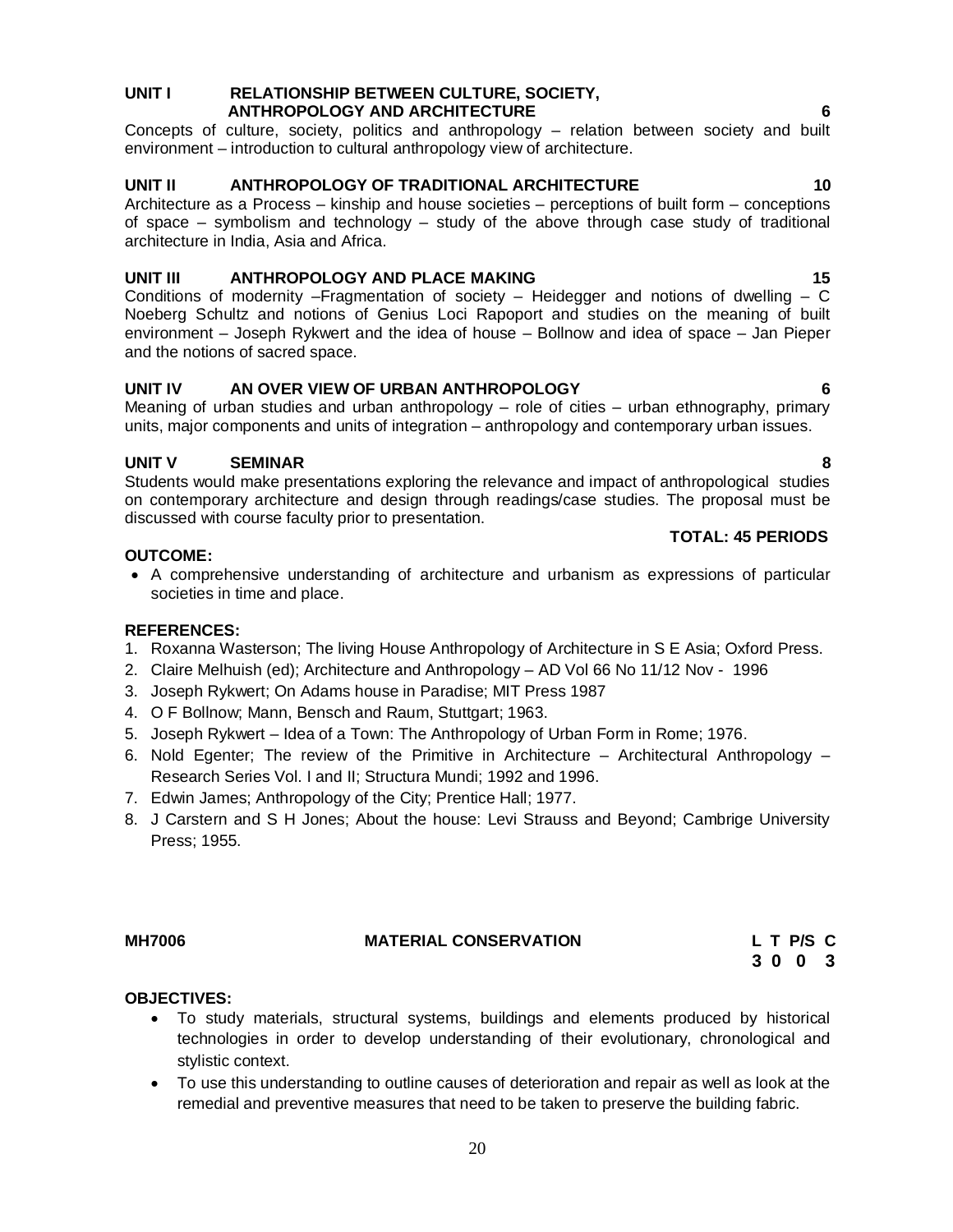#### **UNIT I CONSERVATION TECHNIQUES 9**

Decay of monuments – reasons to decay – restoration techniques – soil and structure conservation – cleaning of monuments – reconstruction of monuments- Decay Mapping -Quantifying techniques- Introduction to structural analysis.

#### **UNIT II COMPOSITION, CHARACTERESTICS AND DETERIORATION OF MASONRY MATERIALS 9**

Brick- Stone- Composite masonry- causes for decay and deterioration- remedial measures-Introduction to the significance and use of the lime – working with lime – repairing and replacing plaster - Issues concerning terracotta and mud- use of consolidants.

#### **UNIT III COMPOSITION, CHARACTERESTICS AND DETERIORATION OF OTHER STRUCTURAL MATERIALS 9**

Use and repair of iron and steel members – Understanding wood and timber structures / methods to conserving timber structures-

#### **UNIT IV CASE STUDIES 9**

Case studies at the national, international and state level conservation projects done by ASI, INTACH & Conservation Architects- assessment and evaluation.

### **UNIT V MATERIAL CONSERVATION AND ADAPTIVE REUSE 9**

Studio on Adaptive reuse/ restoration project / building in Existing fabric.

#### **TOTAL: 45 PERIODS**

#### **OUTCOMES:**

- A holistic understanding of the physical processes of building, including gaining knowledge about historical, material and cultural aspects.
- Gaining sensitivity and knowledge with respect to process of physical interventions in historic buildings.

#### **REFERENCES:**

- 1. Bernard Feilden, Conservation of Historic Buildings, 2<sup>nd</sup> Edition, Butterworth, 1994.
- 2. Martin E Weaver; Conserving buildings: Guide to Techniques and materials, Revised Edition; Wiley; 1997
- 3. J. Stanley Rabun; Structural Analysis of Historic buildings: Restoration, Preservation and Adaptive Reuse; Applications for Architects and Engineers; Wiley 2000
- 4. Kirk Urwin J.; Historic Preservation Handbook; Mc Graw hill 2003
- 5. Ernest Burden; Illustrated Dictionary of Architectural Preservation; McGraw hill 2003

#### **MH7007 LANDSCAPE ECOLOGY AND PLANNING L T P/S C 3** 0 0 3

#### **OBJECTIVES:**

- To understand any developmental activity involves intervention in the natural processes and to minimize the impact due to this intervention.
- To outline the evolution of landscape planning, its premises and the process.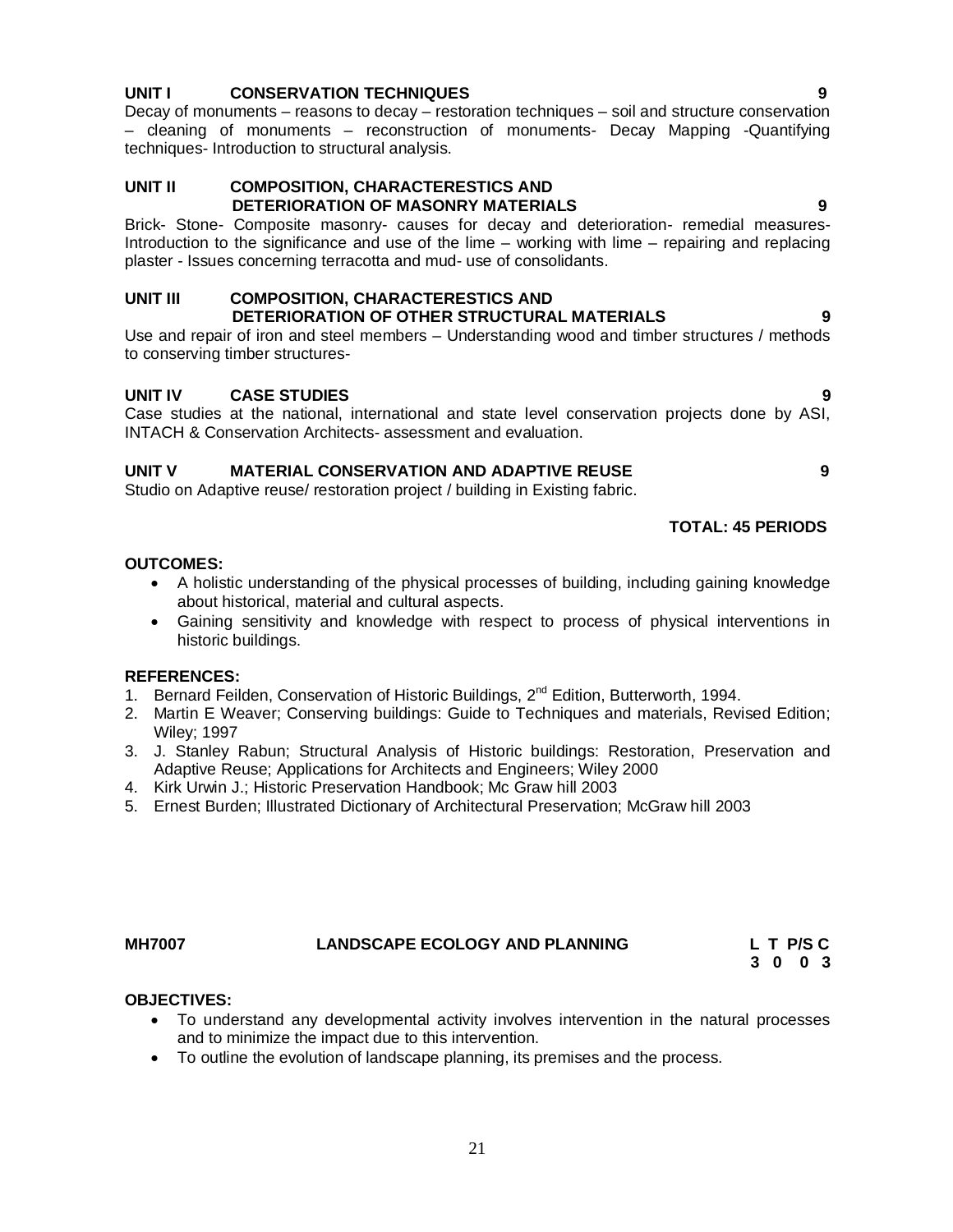### **UNIT I ECOLOGY 9**

Understanding the ecosystem and their functioning –– components of ecosystem - natural process- Fundamentals of ecology - Ecological processes and dynamics– understanding ecological concepts like population growth, regulation, carrying capacity- colonization and succession - stability and resilience of ecosystem – ecosystem degradation.

#### **UNIT II LANDSCAPE ECOLOGY 9**

Introduction to landscape ecology – formation of various landforms – landforms and landscape process – pattern and structure of landscapes– concepts of patch, corridor and matrix - landscape dynamics and function – topological and chorological process within landscape - concept of landscape metrics – understanding dynamic interaction between landscape structure and function – ecological services of landscape.

#### **UNIT III LANDSCAPE PLANNING 9**

Relationship between man and nature – analytical aspect of landscape - the natural and cultural setting - evolution of landscape planning –concepts and projects of McHarg, Carl Steinite, Warren Manning, Augus Hills, Phil Lewis – Izank Zonneveld, Ervin Zube - landscape planning models – METLAND concept

#### **UNIT IV PROCESS IN LANDSCAPE PLANNING 9**

The purpose of landscape planning – domain and context for landscape planning – principles of planning – procedure in landscape planning - problem defining, goal setting, inventory and analysis - basic of collecting and analyzing, projecting and presenting data in landscape planning, visual assessment and aesthetic dimension.– Suitability analysis – techniques for identifying preferences - Planning options – proposing landscape plan.

#### **UNIT V CASE STUDIES: LANDSCAPE PLANNING 9**

Reclamation and restoration of derelict landscapes - conservation and preservation of ecological fragile areas such as wetlands, creeks etc. - conservation ordinances. Case studies on landscape regional planning - policies and landscape.

#### **TOTAL: 45 PERIODS**

#### **OUTCOMES:**

- Basics of Ecology and Landscape Ecology.
- Landscape planning history, evolution, process and case studies.

- 1. Richard T.T.Forman & Michel Godron , Landscape Ecology, John Wiley & Sons; 1986
- 2. Tom Turner, Landscape Planning and Environmental Impact Design, UCL Press, London, 1998.
- 3. Ervin H. Zube, Robert O Brush, Julios G.Y.Fabos, Landscape assessment values, perceptions, 1975.
- 4. G. Tyler Miller Jr., Living in the Environment: Principles, Connections, and Solutions, Brooks / Cole publishers co., 2004.
- 5. William M. Marsh, Landscape planning Environmental Application, John Wiley and sons Inc., 1997.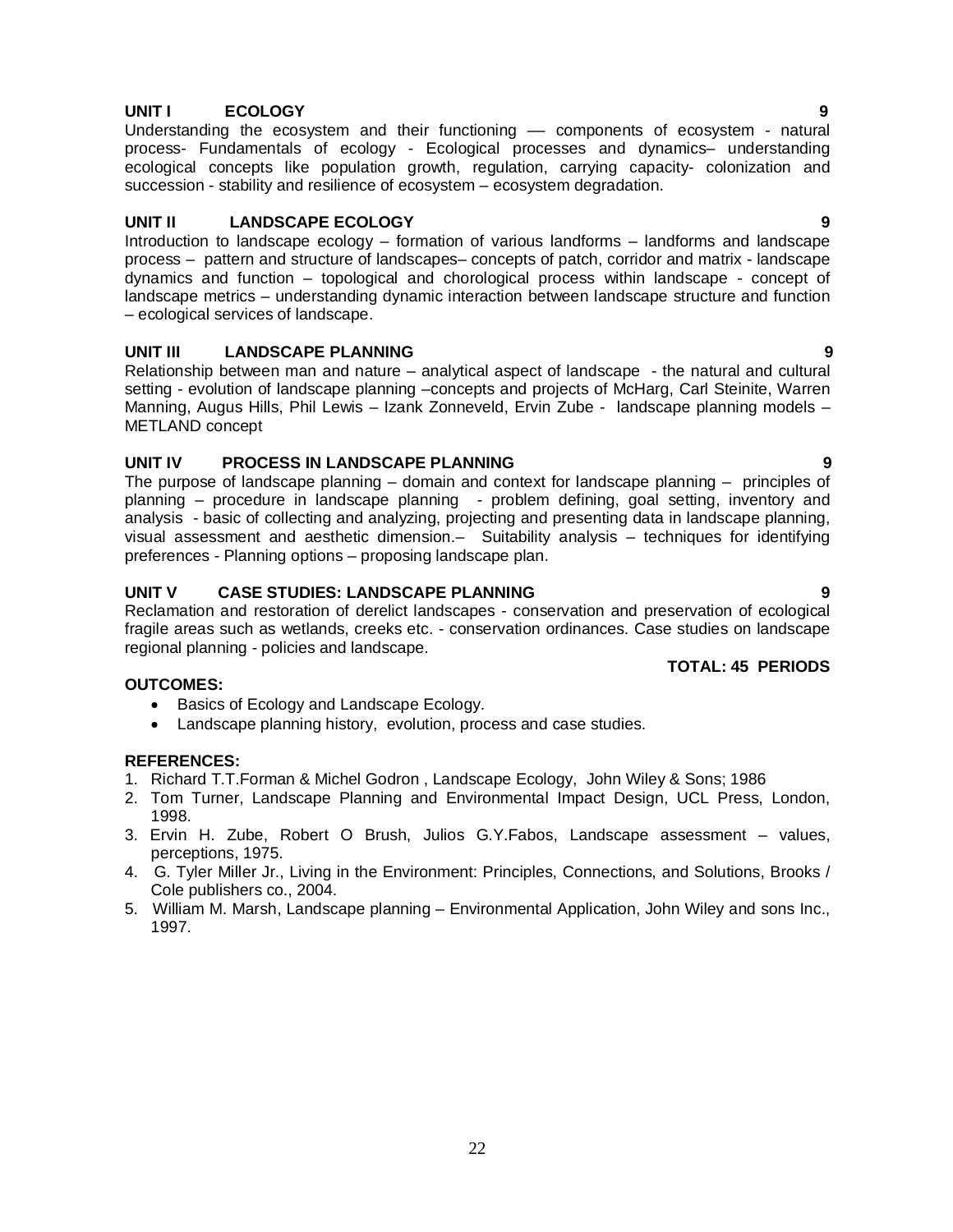#### **MH7008 SUSTAINABILITY AND ENERGY CONSERVATION L T P/S C IN LANDSCAPE ARCHITECTURE. 3 0 0 3**

#### **OBJECTIVES:**

- To expose the students on the issues of sustainability at the global level.
- To Focus on the energy conservation landscape and sustainability at the micro level.
- Sustainable landscape design for various climates of India

### **UNIT I** INTRODUCTION TO SUSTAINABILITY **10**

Need and concept of sustainability, Brundtland report, World Commission on environment and development, sustainable development, sustainable growth, sustainable economy and sustainable use. Visions of sustainability. Source and ethics of sustainability. Sustainability and Climate Change.

#### **UNIT II SUSTAINABLE SITE 7**

Sustainable site – LEEDS, BREAM, rating erosion and sedimentation control, site selection, urban development, landscape and exterior design etc., Green Building in the context of sustainability. Ecology and sustainability. Eco-City.

### UNIT III INTRODUCTION TO ENERGY CONSERVATION IN LANDSCAPE 9

Energy conservation and sustainability, principles of energy systems, energy and global environment, scope for energy conservation in landscape.

#### **UNIT IV ENERGY CONSERVATION METHODS IN LANDSCAPE ARCHITECTURE-CASE STUDIES 10**

Various methods of energy conservation in landscape architecture, energy conservation techniques in various climates- hot and humid, hot dry, etc. Energy efficient site planning and landscape development. Energy efficient planting design..

### **UNIT V SUSTAINABLE LANDSCAPE PRACTICES 9**

Sustainable landscape maintenance and management, Sustainable planning and city form. Sustainable urban landscape, landscape sustainability at the national and regional level.

### **TOTAL: 45 PERIODS**

#### **OUTCOMES:**

- Understanding of sustainability from macro to micro level.
- Knowledge on Energy conscious Landscape design

- 1. John.F.Benson and Maggie.H.Roe, Landscape and sustainability, John Wiley Publication, New York, 2000.
- 2. O.R.Gray, Landscape Planning for Energy Conservation,
- 3. Anne Simon Moffat and Marc Schiller, Landscape design that saves energy, William Monow and co.,Inc., New York, 1981.
- 4. Publications of Centre for science and environments, TERI, New Delhi
- 5. Grady Clay, Water and the landscape McGraw-Hill Inc.,US; First Edition edition 1979)

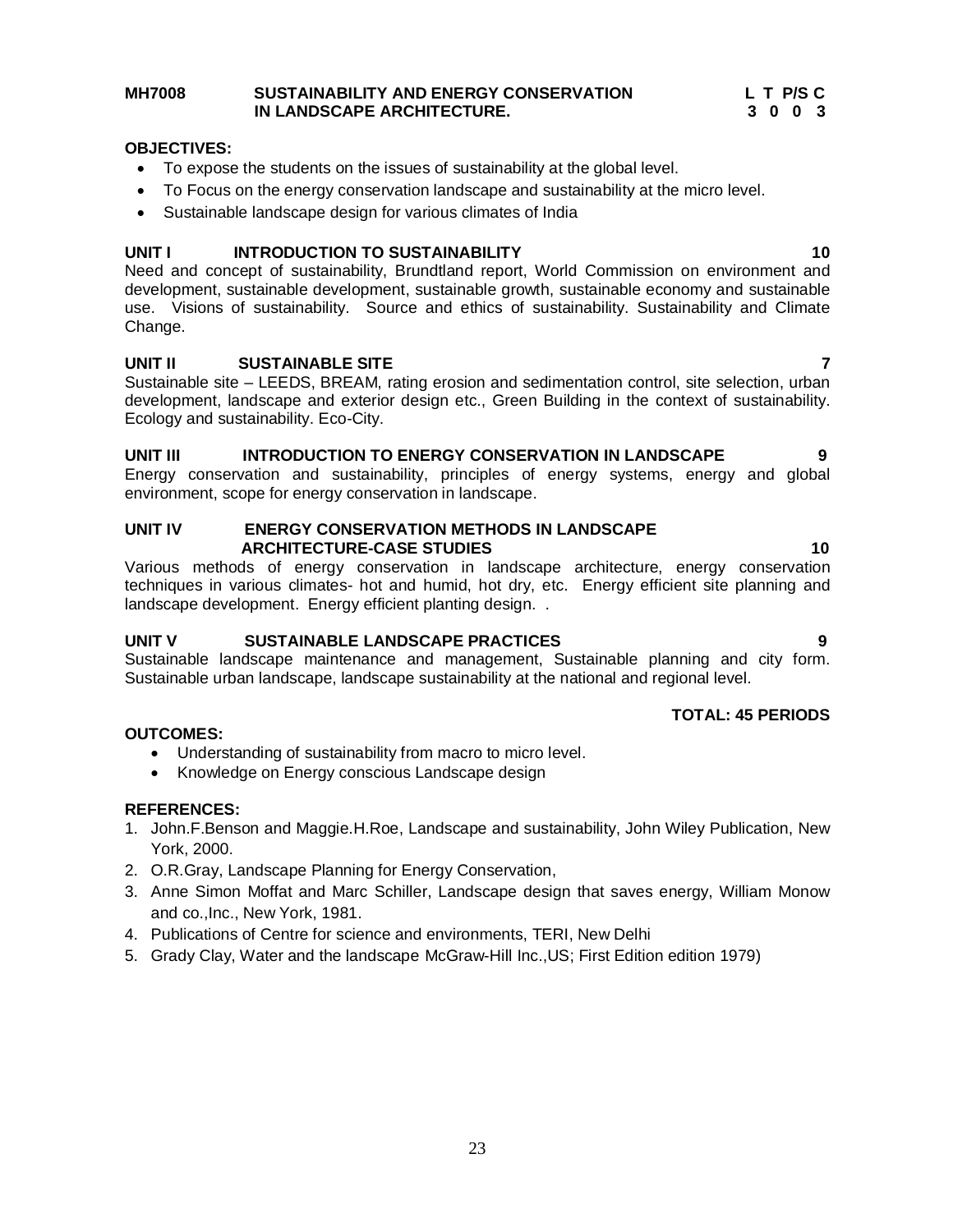**MH7009 URBAN LANDSCAPE DESIGN L T P/S C**

#### **OBJECTIVE:**

 To expand the students knowledge on landscape within urban areas and open spaces in Urban context.

#### **UNIT I INTRODUCTION 6**

City and pattern – hierarchy of streets and squares – spatial organization and land use – road net works and basic services. Open spaces with in urban environment.

#### **UNIT II URBAN SPACES 9**

Cultural, social and aesthetic value of urban spaces and its perception, Imageability, Townscape elements. Urban space enhancement.

#### **UNIT III OPEN SPACE SYSTEM 9**

Open space development in urban design context. Evolution of public park as a major component of urban landscape. Open space development in new towns. Park systems, water fronts. Green infrastructure. Urban ecology, urban water sheds.

#### **UNIT IV ELEMENTS IN URBAN LANDSCAPE 12** 12

Design of public parks, roads, green ways, parkways, promenade and plaza. Public art. Plant selection criteria, furnishings and lighting of public space, maintenance and management of public spaces and parks,

#### **UNIT V CASE STUDIES 9**

Contemporary urban landscape issues. Case studies-Study, understanding and analysis of known examples at the national and international levels.

#### **OUTCOMES:**

- Types, characteristics and elements of urban open spaces.
- Case studies of urban landscapes.

#### **REFERENCES:**

- 1. Garden Cullen, The concise Townscape, Architectural press, London.
- 2. Kevin Lynch, Image of City, Cambridge, MA, 1961.
- 3. Henry F. Arnold, Trees in Urban Design, Van Nostrand Reinhold Company.
- 4. Matthew Carmona, Tim Heath, Public places Urban spaces, Architectural press, 2003.
- 5. Michael Hough, Cities and natural process, Routledge, 1995.
- 6. Donald Watson, Alan plattns, Roberta shibley, Time savers standards for urban design, McGraw hill, 2003.
- 7. Elements and total concept of urban landscape design, Graphic –sha publishing Co, 2001.
- 8. Tom turner, city as landscape, Eand FN spon, 1996.
- 9. Cliff Tandy, Handbook of urban Landscape, Architectural Press, 1970.

#### MH7010 **WEB DESIGN AND PORTFOLIO PRODUCTION** L T P C **C** 0 6 3  **0 0 6 3**

#### **UNIT I** INTRODUCTION TO WEB DESIGN **15**

Basics of web design – Introduction to software used for web design – ADOBE IMAGE READY, DREAMWEAVER, FLASH etc.

#### **TOTAL: 45 PERIODS**